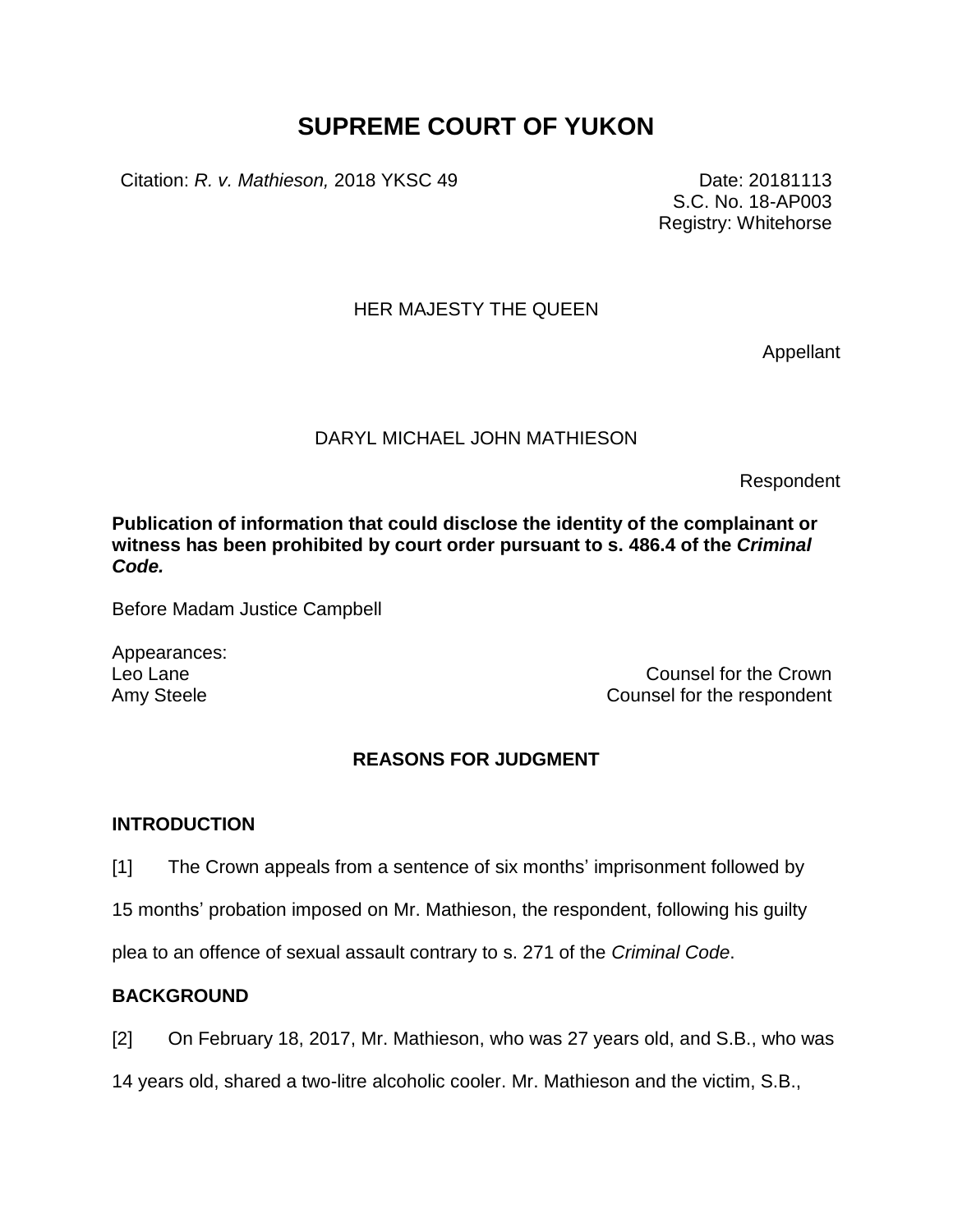were friends. Mr. Mathieson was a welcome visitor in S.B.'s family home. The arrangement that night was for Mr. Mathieson to sleep in S.B.'s room, on the top bunk of her bed.

[3] In the early morning hours, S.B's mother entered her daughter's room and found Mr. Mathieson having intercourse with S.B. The mother told him to leave the house, which he did. S.B. left too, saying she was leaving "to be with her boyfriend". S.B. stayed at Mr. Mathieson's house for a couple of days.

[4] The mother contacted the police. Mr. Mathieson was arrested on February 22, 2017. After his arrest, he gave a statement to police. At first, he denied any physical contact with S.B., but then admitted to, on one occasion, having intercourse twice as well as engaging in oral sex with her. He admitted he knew she was only 14 years old.

[5] On March 17, 2017, Mr. Mathieson was released on a recognizance including a condition that he report to a bail supervisor.

[6] The events took place in Prince Rupert, British Columbia. Mr. Mathieson waived his charges to Whitehorse, Yukon. He made his first court appearance in Whitehorse in October 2017.

[7] From November 2017 to January 2018, Mr. Mathieson failed to report to his bail supervisor on nine occasions.

[8] On November 23, 2017, Mr. Mathieson entered a guilty plea to a charge of sexual assault against S.B. The Crown elected to proceed by summary conviction.

[9] The sentencing hearing was held on May 7, 2018. The Crown and the defence agreed to the facts of the breach being read in and considered as an aggravating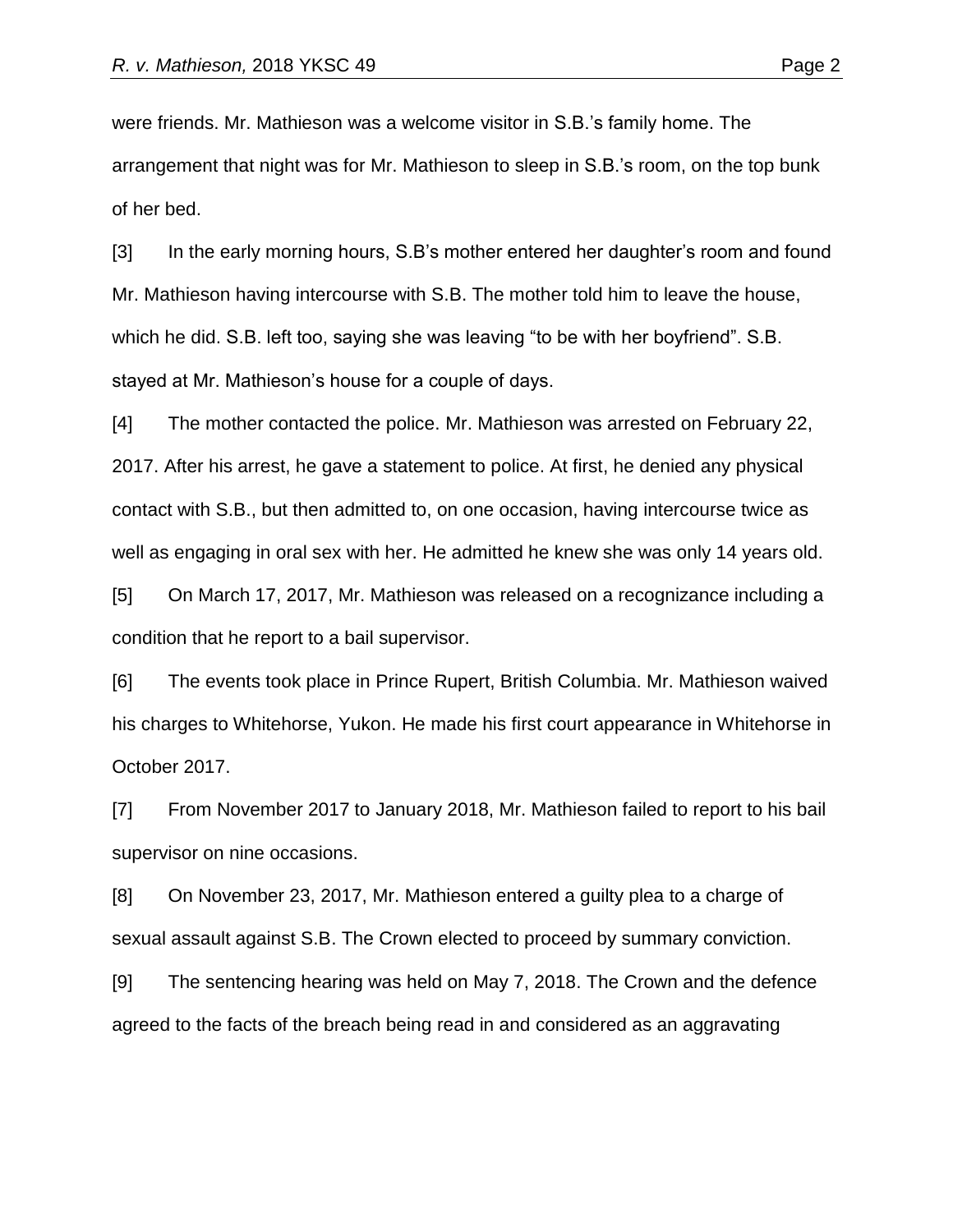circumstance on the sexual assault sentencing without a conviction being registered on the breach charge.

[10] On June 13, 2018, Mr. Mathieson was sentenced to the mandatory minimum sentence of six months' imprisonment, reduced to four and one-half months to account for pre-sentence custody, plus 15 months' probation.

## **Issues on Appeal**

[11] The issues on appeal are:

- (i) did the sentencing judge err by giving insufficient weight to the objectives of denunciation and deterrence;
- (ii) did the sentencing judge err by refusing to consider the victim's age as an aggravating circumstance independent of the mandatory minimum sentence; and
- (iii) does the sentence offend the parity principle and is demonstrably unfit.

# **Standard of Review**

[12] Sentencing judges have "broad discretion to impose the sentence they consider appropriate within the limits established by law" (*R. v. Lacasse*, 2015 SCC 64, at para. 39).

[13] In *R. v. Ipeelee*, 2012 SCC 13, at para. 38, the Supreme Court of Canada stated that a sentencing judge must have "sufficient manoeuvrability to tailor sentences to the circumstances of the particular offence and the particular offender" (see also *R. v. Suter*, 2018 SCC 34, at para. 46).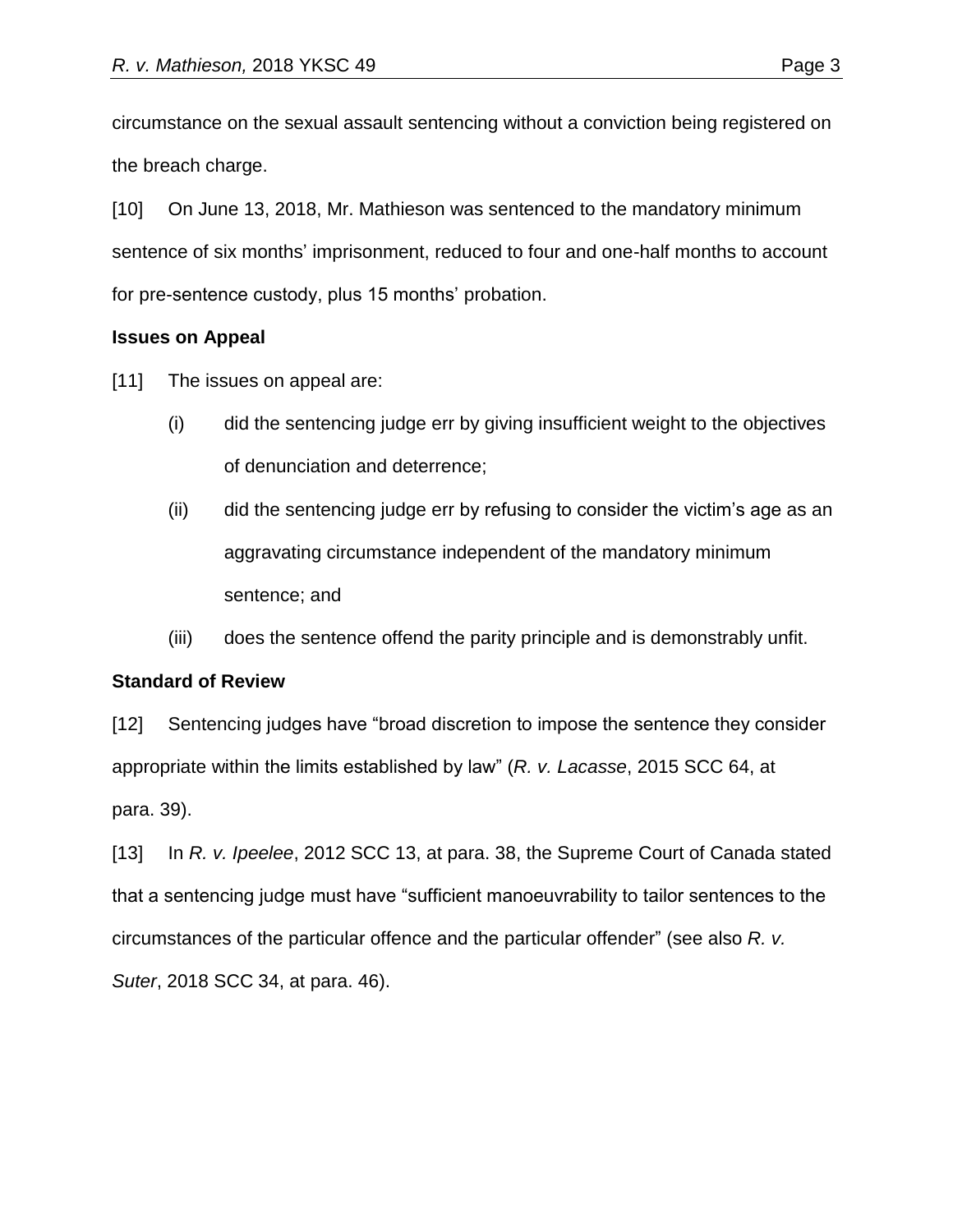[14] Considerable deference must therefore be accorded to the decision of the sentencing judge (*R. v. Lacasse*, *supra*, at paras. 39 to 41; and *R. v. Ipeelee*, *supra*, at para. 38).

[15] An appellate court must also keep in mind that: "[a]s long as the sentence meets the sentencing principles and objectives codified in ss. 718 to 718.2 of the *Criminal Code*, and is proportionate to the gravity of the offence and the level of blameworthiness of the offender, it will be a fit sentence'' (*R. v. Suter*, *supra*, at para. 27).

[16] An appellate court will only be justified in intervening with a sentence if:

- (i) the sentencing judge erred in principle, failed to consider a relevant factor, or erroneously considered an aggravating or mitigating factor, and that error had an impact on sentence (i.e. the error materially contributed to the sentence imposed *(R. v. Suter*, *supra*, at para*. 7*) or, in other words, the sentence would have been different absent the error (*R. v. Agin*, 2018 BCCA 133, at paras. 56 and 57); or
- (ii) the sentencing judge imposed a sentence that is demonstrably unfit (*R. v. Lacasse*, *supra*, at paras. 41, 43 and 44; *R. v. Suter*, *supra*, at paras. 24 and 28; *R. v. Joe*, 2017 YKCA 13, at para. 36).

[17] In either case, "the appellate court may set aside the sentence and conduct its own analysis to determine a fit sentence in the circumstances" (*R. v. Suter*, *supra*, at para. 24).

#### **ANALYSIS**

#### **(i) Did the sentencing judge err by giving insufficient weight to the objectives of denunciation and deterrence?**

[18] Section 718.01 of the *Criminal Code* provides that: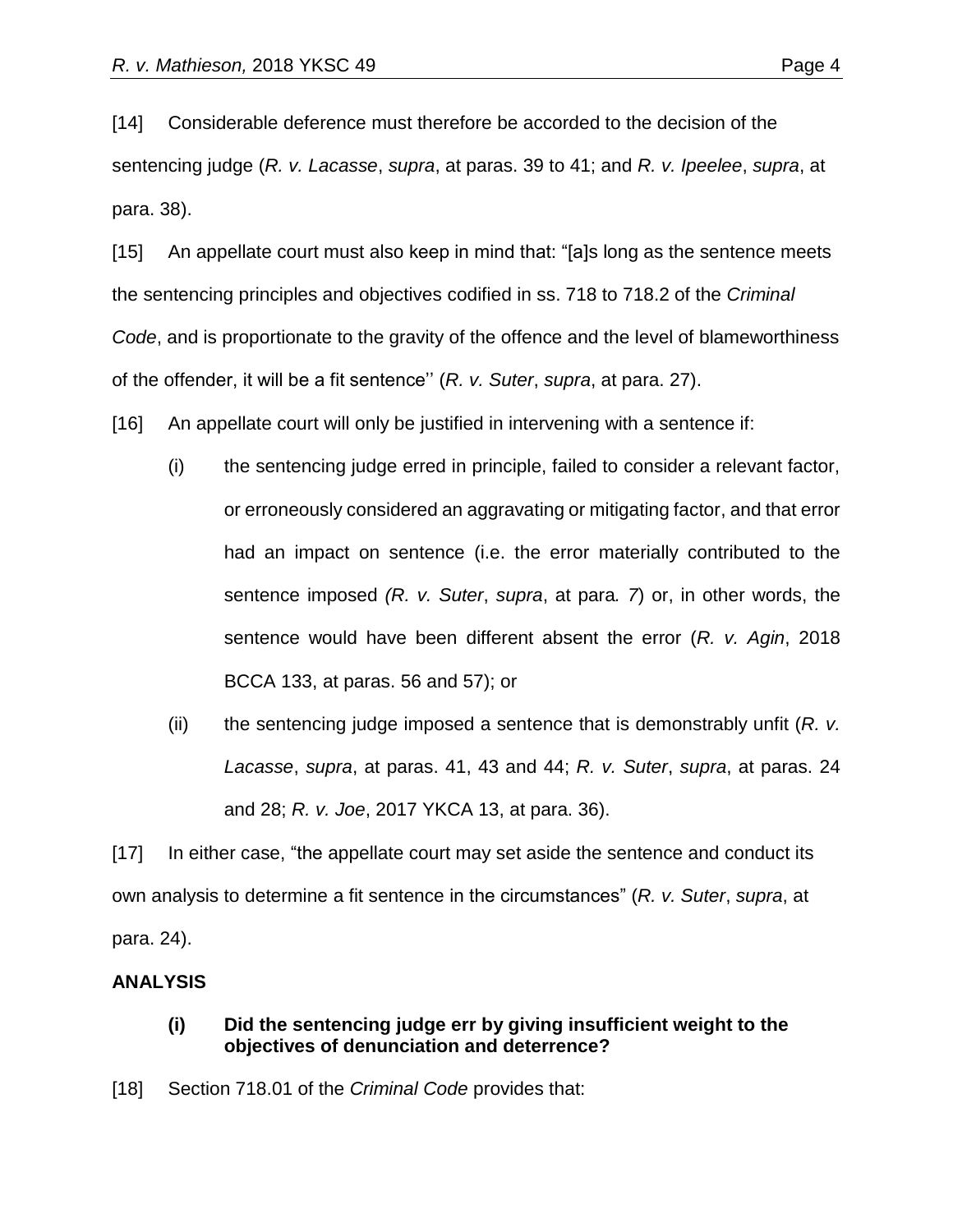When a court imposes a sentence for an offence that involved the abuse of a person under the age of eighteen years, it shall give primary consideration to the objectives of denunciation and deterrence of such conduct.

[19] The appellant submits that while the judge correctly stated that denunciation and deterrence are the primary objectives in cases where the victim is under the age of 18, he failed to give any meaningful weight to these objectives and erred in giving primary consideration to the objective of rehabilitation in sentencing the respondent.

[20] The appellant further submits that the judge's reasoning, which resulted in the imposition of the minimum sentence, does little to signal society's condemnation of sexual abuse against minors.

[21] The appellant relies on the three passages of the judge's reasons for sentence in which he refers to the principles of denunciation and deterrence as evidence that:

- the judge erred in considering that the primary objectives of denunciation and deterrence are subsumed in the mandatory minimum punishment for the offence;
- the judge erred in using rehabilitation as a substitute for deterrence; and
- the judge failed to explain how the minimum sentence he imposed meets the primary objectives of deterrence and denunciation, except to say it is the least amount of custody required by law;

[22] The passages of the sentencing judge's decision the appellant relies on are the following:

> [109] Section 718.01 prescribes that when the victim is under the age of 18, the objectives of denunciation and deterrence are to be given primary consideration. These objectives are reflected in the mandatory minimum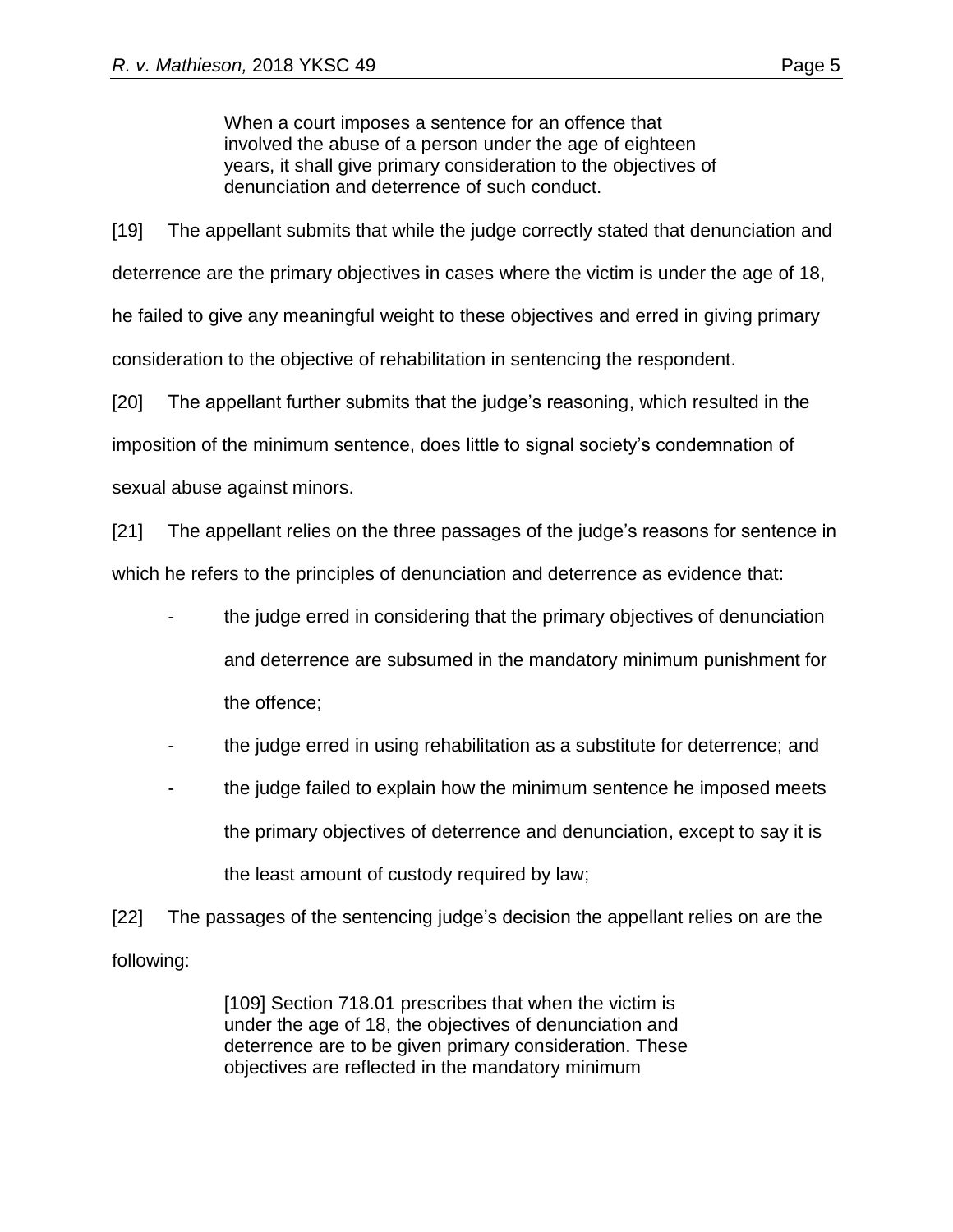punishment of six months' incarceration as prescribed in s. 271 when the victim is under 16 years of age.

…

[121] In this case, deterrence and denunciation are the primary sentencing objectives. Given the mandatory minimum sentence of six months, it should be accepted that, in certain circumstances, these objectives can be accomplished by the imposition of this minimum sentence.

[122] Even in cases where denunciation and deterrence are the primary objectives, rehabilitation is still, where the prospects for rehabilitation are present, an important objective. In imposing a sentence that supports and encourages the rehabilitation of an offender, a court is also accomplishing the objective of specific deterrence and providing protection for the community from further offending in the future.

[23] The respondent submits that, read in the context of the entire decision, these

passages show that the sentencing judge clearly articulated that denunciation and

deterrence are to be given primary consideration.

[24] The respondent submits that the judge considered the sexual assault to be a

serious offence involving a 14-year-old victim and a 27-year-old adult offender and his

sentence gave effect to the principles of denunciation and deterrence. Counsel for the

respondent also submits that imposing a sentence of incarceration, even if it is the

minimum sentence, on someone who has never spent time in jail, has, in and of itself, a

denunciatory and deterrent effect.

[25] The respondent further submits that the appellant's position on the minimum sentence simply creates an inflationary floor which, if accepted, would make the minimum sentence adopted by Parliament meaningless.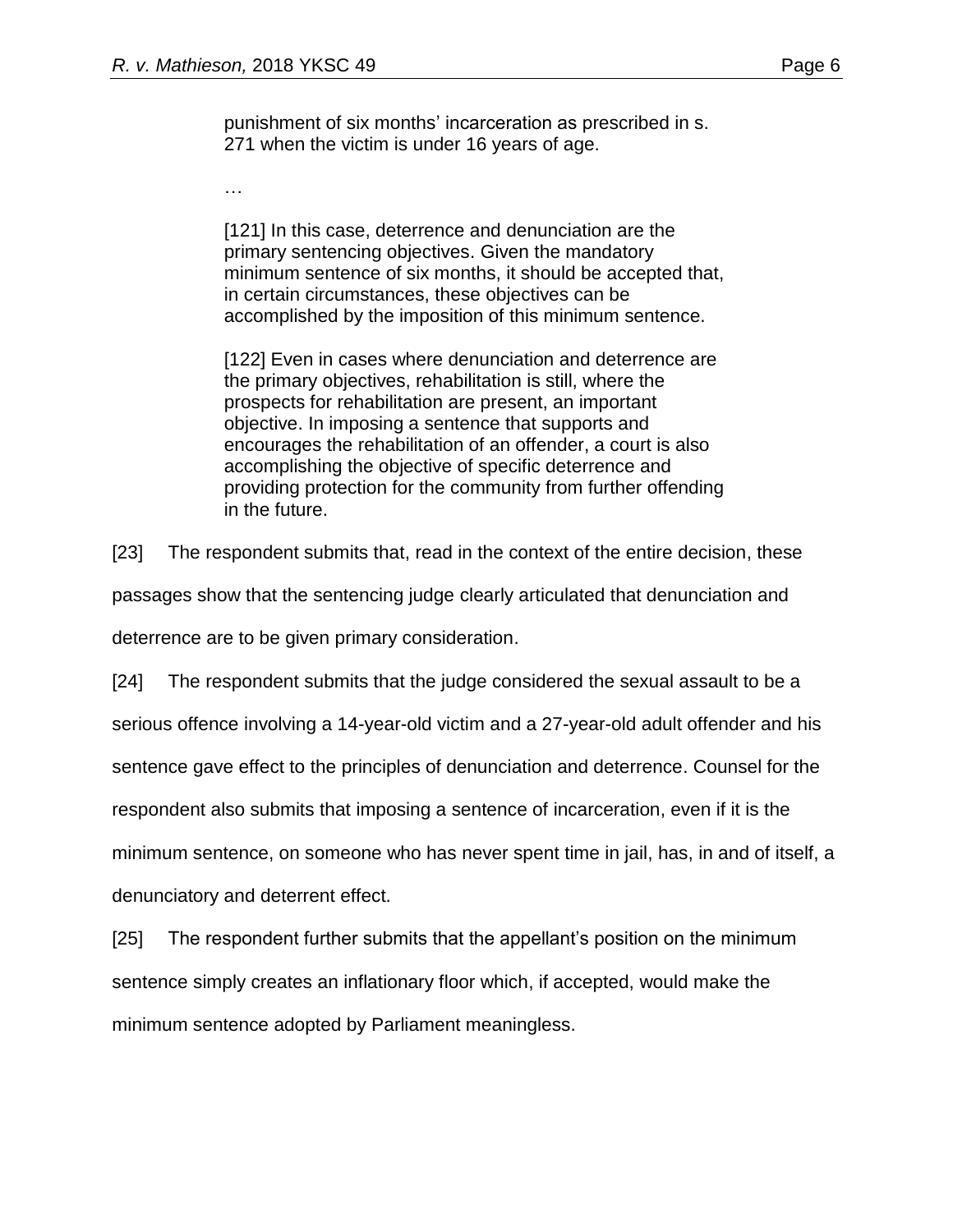[26] Having considered the parties respective arguments, I do not find that, even read together, the passages relied upon by the appellant demonstrate that the sentencing judge concluded that the objectives of denunciation and deterrence are subsumed in the mandatory minimum punishment for the offence.

[27] First, the judge rightly stated, at paras. 109 and 121 of his decision, that denunciation and deterrence must be given primary consideration. The judge then observed that the objectives of denunciation and deterrence "are reflected in the mandatory minimum punishment of six months". I see nothing wrong with this statement. It simply recognizes that, by its very nature, incarceration serves to achieve the principles of denunciation and deterrence.

[28] I also find no error in the sentencing judge's assertion that, in certain circumstances, the objectives of denunciation and deterrence can be accomplished by the imposition of a minimum sentence. Saying so does not equate to concluding that denunciation and deterrence are automatically incorporated in a mandatory minimum sentence and need not be weighed or given further consideration. It simply recognizes that sentencing is a balancing exercise and that, in certain cases, depending on the offender as well as on the nature and circumstances of the offence, the objectives of denunciation and deterrence can be achieved through the imposition of the minimum sentence provided by law.

[29] Also, the appellant relies on para. 122 of the judge's reasons to contend that he erred in considering rehabilitation as a substitute for deterrence:

> [122] ... In imposing a sentence that supports and encourages the rehabilitation of an offender, a court is also accomplishing the objective of specific deterrence and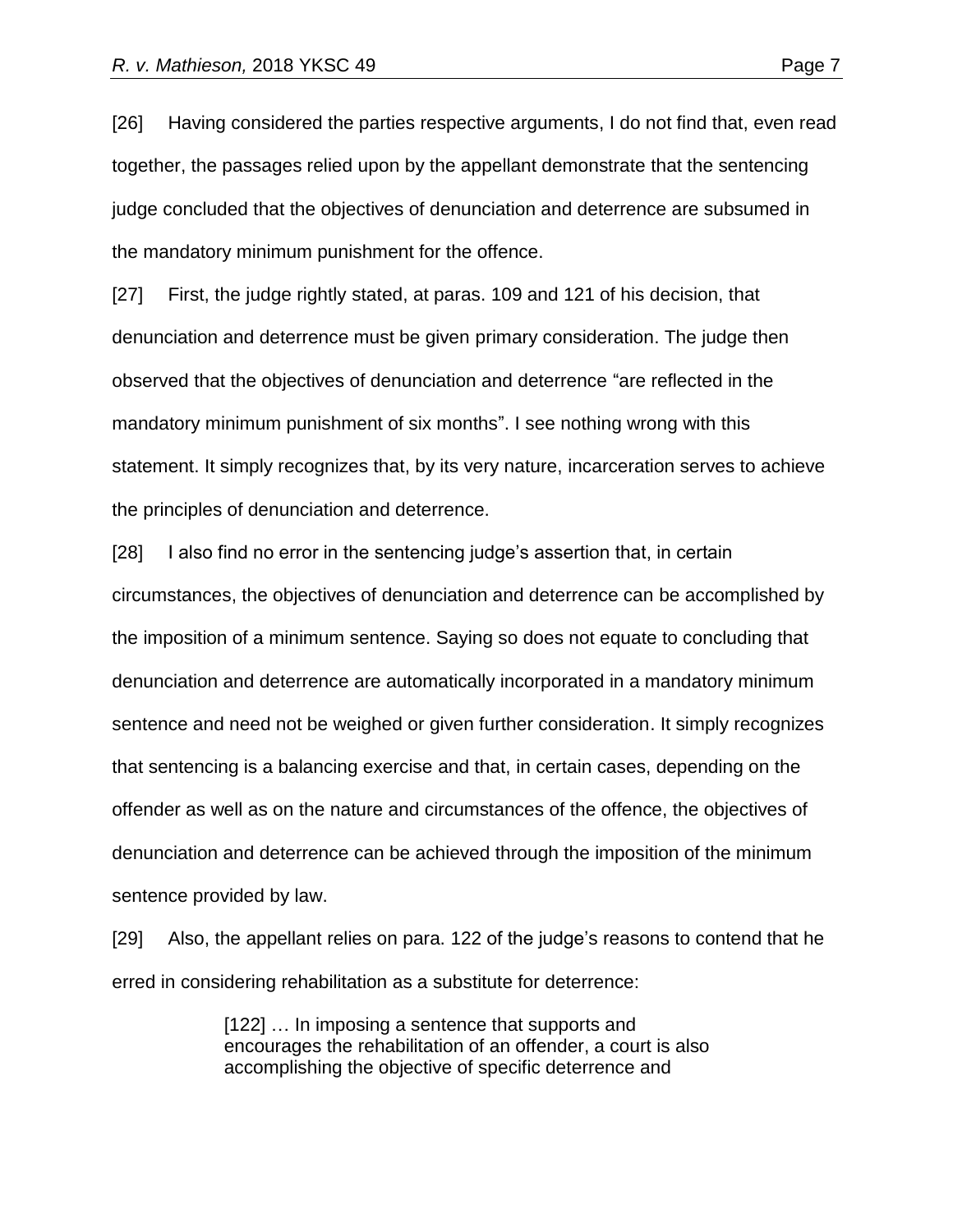providing protection for the community from further offending in the future.

[30] First, I note that the sentencing judge refers to the concept of specific deterrence in that paragraph. Second, there is support in the case law for the proposition that, in certain circumstances, rehabilitation may serve the objective of specific deterrence.

[31] In *R. v. Walsh*, 2011 ONCA 325, at para. 13, the Court of Appeal of Ontario recognized that in certain circumstances successful rehabilitation may be responsive to the objective of specific deterrence.

[32] In *R. v. Mackrell*, [1997] Y.J. No. 21 (Y.K.S.C.), at para. 27, Justice Maddison also endorsed the concept in stating that:

> Specific deterrence of this accused will be accomplished by rehabilitation. If he continues while in prison to take the positive approach he has taken while awaiting sentence, he will accomplish his own rehabilitation. …

[33] The interconnection between the objectives of rehabilitation and specific deterrence was also acknowledged in *R. v. Blancard*, [1992] B.C.J. No. 762 (B.C.C.A.), and in *R. v. Davis*, 2012 ONSC 6486, at para. 36.

[34] These decisions recognize that, in certain circumstances, specific deterrence

may be furthered through rehabilitation permitting offenders to address the issues, such

as alcohol and drug abuse, that surrounded or triggered their criminal behaviour. In that

sense, for these individuals, rehabilitation may serve as a deterrent to reoffend.

[35] Furthermore, rehabilitation remains an important objective to consider even when

denunciation and deterrence are to be given primary consideration (*R. v. D.B.S*., 2018

YKSC 16, at para.36; *R. v. Menicoche*, 2016 YKCA 7, at para. 45).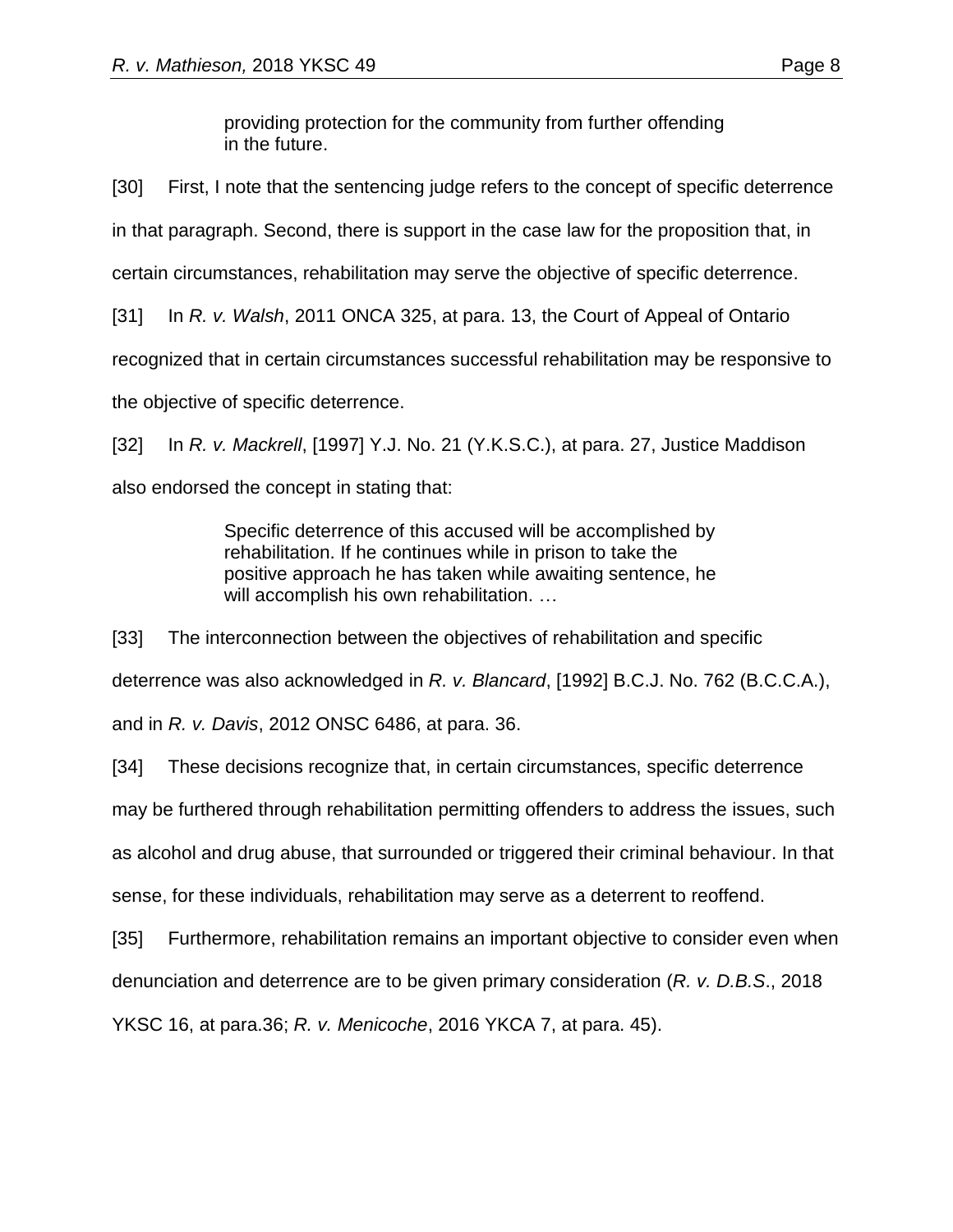[36] This is even more evident in the case of Mr. Mathieson who is an Aboriginal

offender with substantial *Gladue* factors. As such, the judge was required to consider

s. 718.2 (e) of the *Criminal Code* which provides that:

[A]ll available sanctions, other than imprisonment, that are reasonable in the circumstances and consistent with the harm done to victims or to the community should be considered for all offenders, with particular attention to the circumstances of Aboriginal offenders.

[37] Overall, I find that the judge's reasons for sentence demonstrate that he not only stated that denunciation and deterrence are the primary sentencing objectives in this case but that he also considered and applied these objectives in sentencing the respondent.

[38] I am therefore unable to accede to the appellant's submission that the sentencing

judge erred in giving insufficient weight to the objectives of denunciation and

deterrence.

#### **(ii) Did the sentencing judge err by refusing to consider the victim's age as an aggravating circumstance independent of the mandatory minimum sentence?**

[39] At para. 117 of his reasons, the sentencing judge concluded that the aggravating

factor associated to the victim's age is already recognized in s. 271(b) by the mandatory

minimum sentence and need not be further considered in sentencing Mr. Mathieson.

[40] The judge articulated his reasoning as follows:

[117] It is a statutorily aggravating factor that the victim was under the age of 18, as set out in s. 718.01. I am satisfied, however, that this aggravating factor is already recognized in s. 271(b) by the mandatory minimum punishment that is to be imposed on the basis of the victim's age. To further increase the sentence for sexually assaulting a person under the age of 16, on the basis that the victim is under the age of 16, would not be logical or appropriate.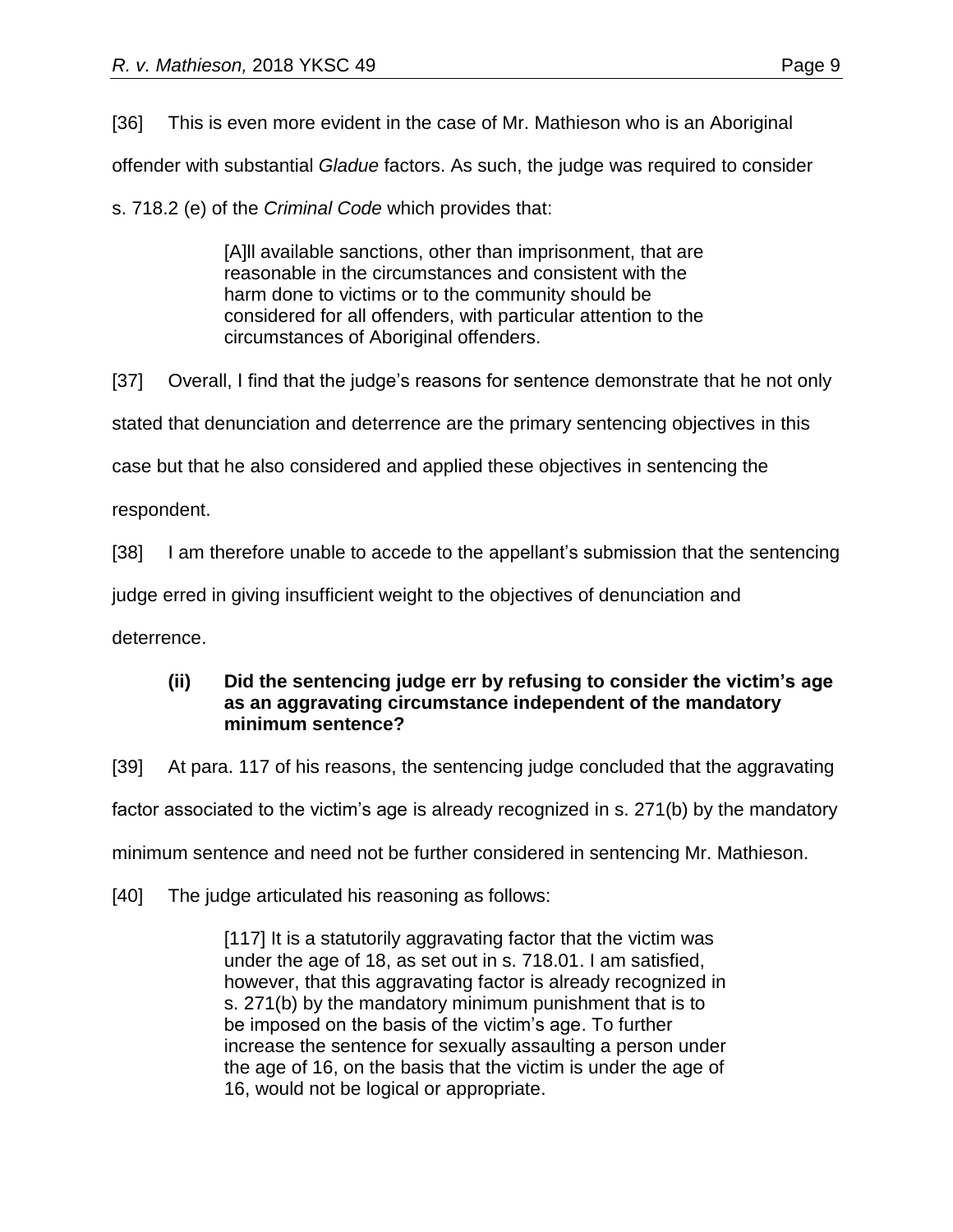[41] The appellant submits that the sentencing judge erred in declining to apply the

statutorily aggravating factor set out in s. 718.2(a)(ii.1) of the *Criminal Code*.

[42] In relying on the decision of *R. v. Allen*, 2012 BCCA 377, the appellant submits that:

- (i) s. 718.01 (denunciation and deterrence as the primary consideration in cases involving the abuse of a person under the age of 18); and
- $(i)$  s. 718.2(a)(ii.1) (evidence that the offender, in committing the offence abused a person under the age of 18 is an aggravating factor)

are to be considered in addition to the mandatory minimum sentence provided by

s. 271(b) of the *Criminal Code* in cases involving a victim under the age of 16.

[43] In *R. v. Allen*, *supra*, at para. 60, the Court of Appeal of British Columbia stated:

Parliament has made it very clear that the protection of children is a basic value of Canadian society which the courts must defend. It has done this by creating a minimum sentence of imprisonment for the distribution of child pornography (s. 163.1(3)(a)) and by requiring that offences that involve the abuse of persons under 18 years of age be both an aggravating factor in sentencing and the subject of a sentence which primarily addresses denunciation and deterrence (ss. 718.2 and 718.01). …

[44] The appellant further relies on the decision of the Supreme Court of British

Columbia in *R. v. Akumu,* 2017 BCSC 1051, in support of its position. In *Akumu*, the

court rejected the argument that the age of the victim, who was 14 years old, should not

be considered an aggravating factor in sentencing the accused because it is also an

essential element of the offence of sexual interference:

[44] Ms. Hartney submitted that A.W.'s age is not an aggravating circumstances despite s. 718.2(a)(ii.1) because her age is an element of the offence of sexual interference, citing *R. v. V.J.S*., 2016 SKPC 112. In that case, the court held at para. 34 that "[a]n element of the offence required to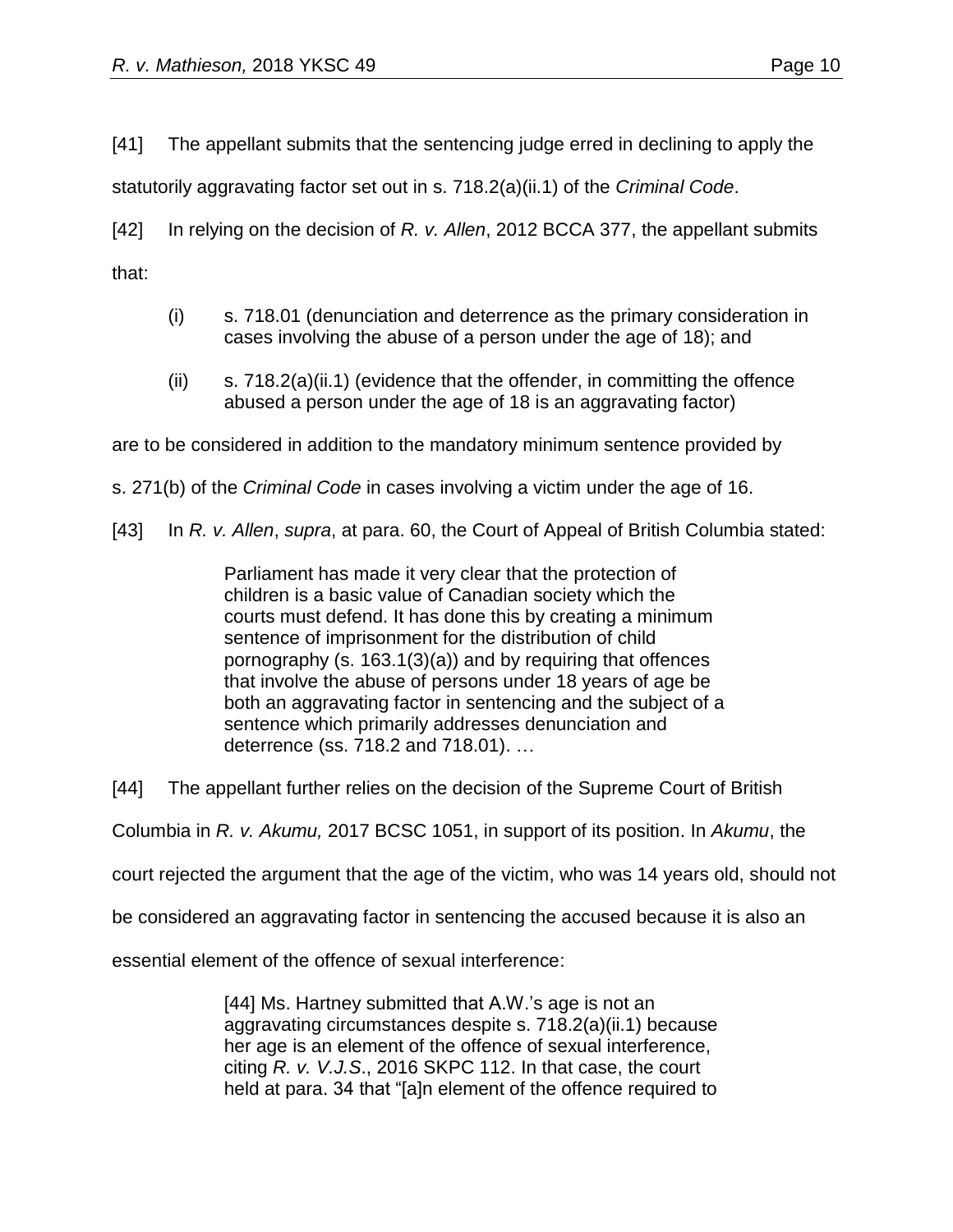establish guilt cannot also serve to aggravate the seriousness of the offence or the degree of responsibility of the offender".

[45] While there may be some logic to this line of thinking, it runs contrary to the express words of s. 718.2(a)(ii.1), especially when considered in the context of the sentencing principles generally and the clear direction in s. 718.01. It also runs contrary to many authorities that have considered abuse of a person under 18 as an aggravating circumstance in sentencing offenders for sexual interference and like charges. See, for example, *R. v. P.D.W.*, 2015 BCSC 660; *R. v. O.C.M*., [2012 B.C.J. No. 2924 (SC); and *R. v. Lowney*, 2015 BCSC 1721.

[45] In *Akumu*, the court went on to consider the age of the victim as an aggravating factor as prescribed by s. 718(2)(ii.1) of the *Criminal Code* even though the age of the victim is an essential element of the offence which also gives rise to a mandatory minimum sentence (para. 62).

[46] More recently, in *R v. D.B.S.*, *supra*, at para. 6, Justice Veale, as he then was, in sentencing an offender for sexual interference, considered the victim's young age as a statutorily aggravating circumstance pursuant to s. 718.2(a)(ii.1) despite the fact that the age of the victim is an essential element of the offence which also carries a minimum sentence of imprisonment.

[47] The respondent, on the other hand, submits that it was open to the sentencing judge to conclude that the aggravating factor in s.  $718.2(a)(ii.1)$  is already recognized in the minimum sentence of imprisonment set out in s. 271(b) because s. 718.2(a)(ii.1) applies to all offences in the *Criminal Code*, including those that do not carry a mandatory minimum punishment. Counsel for the respondent did not provide any authorities in support of her position.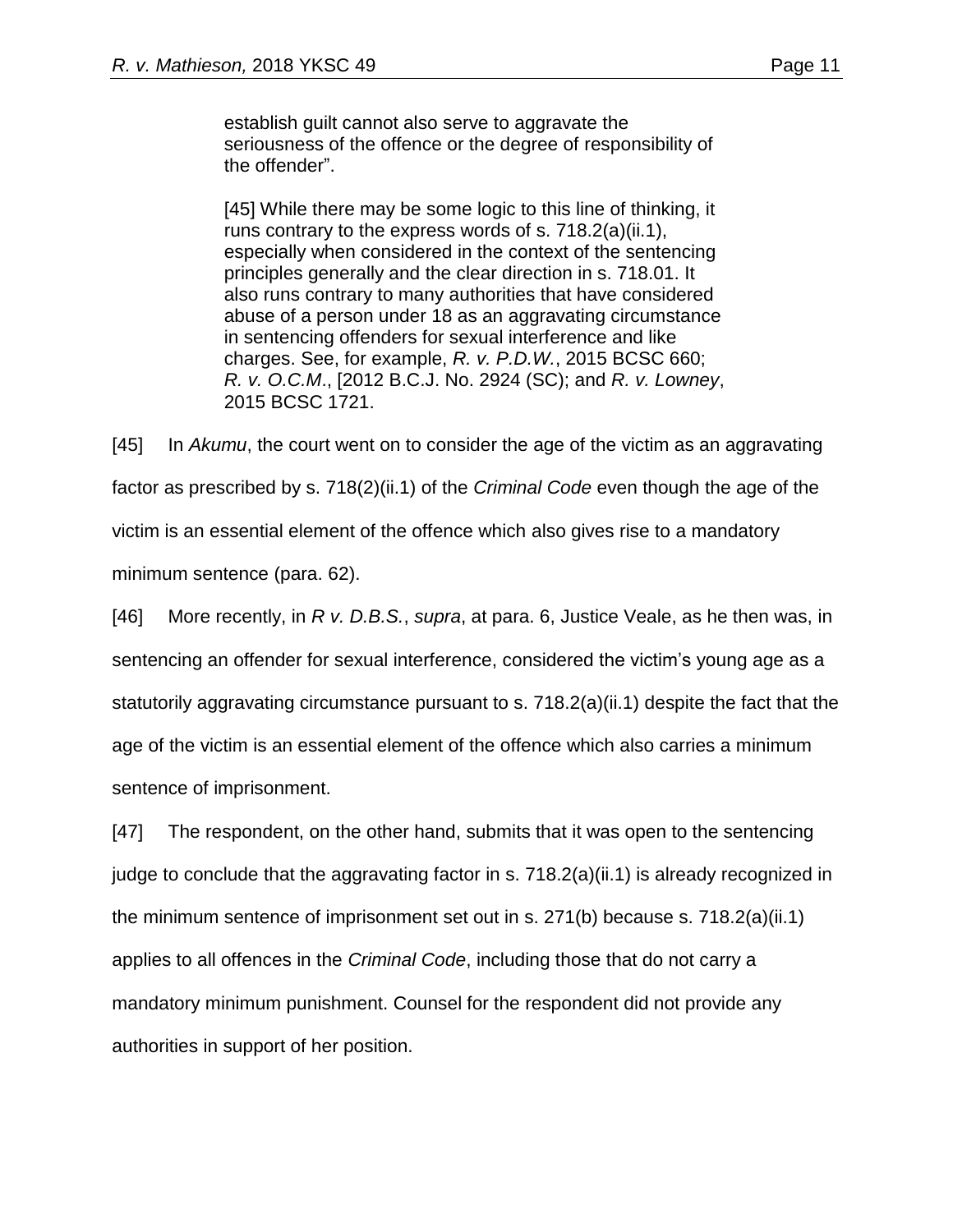[48] The respondent further submits that, even if the sentencing judge had committed an error in principle, it did not, ultimately, affect the sentence, and therefore the sentence should not be overturned.

[49] I find that the case law and the sentencing framework provided by the *Criminal Code* support the position that s. 718(2)(a)(ii.1), which deems the abuse of a person under the age of 18 to be an aggravating factor, is to be considered in addition to s. 718.01 and to the minimum term of imprisonment mandated by s. 271(b) when the victim is under the age of 16.

[50] The only conclusion that can be drawn from the sentencing judge's stated reasons is that he declined to give effect to and did not consider the victim's young age as a statutorily aggravating factor independent of the mandatory minimum sentence. In doing so, the judge erred in failing to consider a relevant aggravating factor in sentencing the respondent.

[51] I also conclude that the sentencing judge's error had a material impact on the sentence he imposed based on his conclusion that "… this aggravating factor is already recognized in s. 271(b) by the mandatory minimum punishment that is to be imposed on the basis of the victim's age. To further increase the sentence for sexually assaulting a person under the age of 16, on the basis that the victim is under the age of 16, would not be logical or appropriate" (para. 117).

[52] Having concluded that the error materially affected the sentence, a fit sentence remains to be determined.

[53] The appellant submits that the sentence of six months' imprisonment the respondent received falls well below the range of sentences imposed in cases of sexual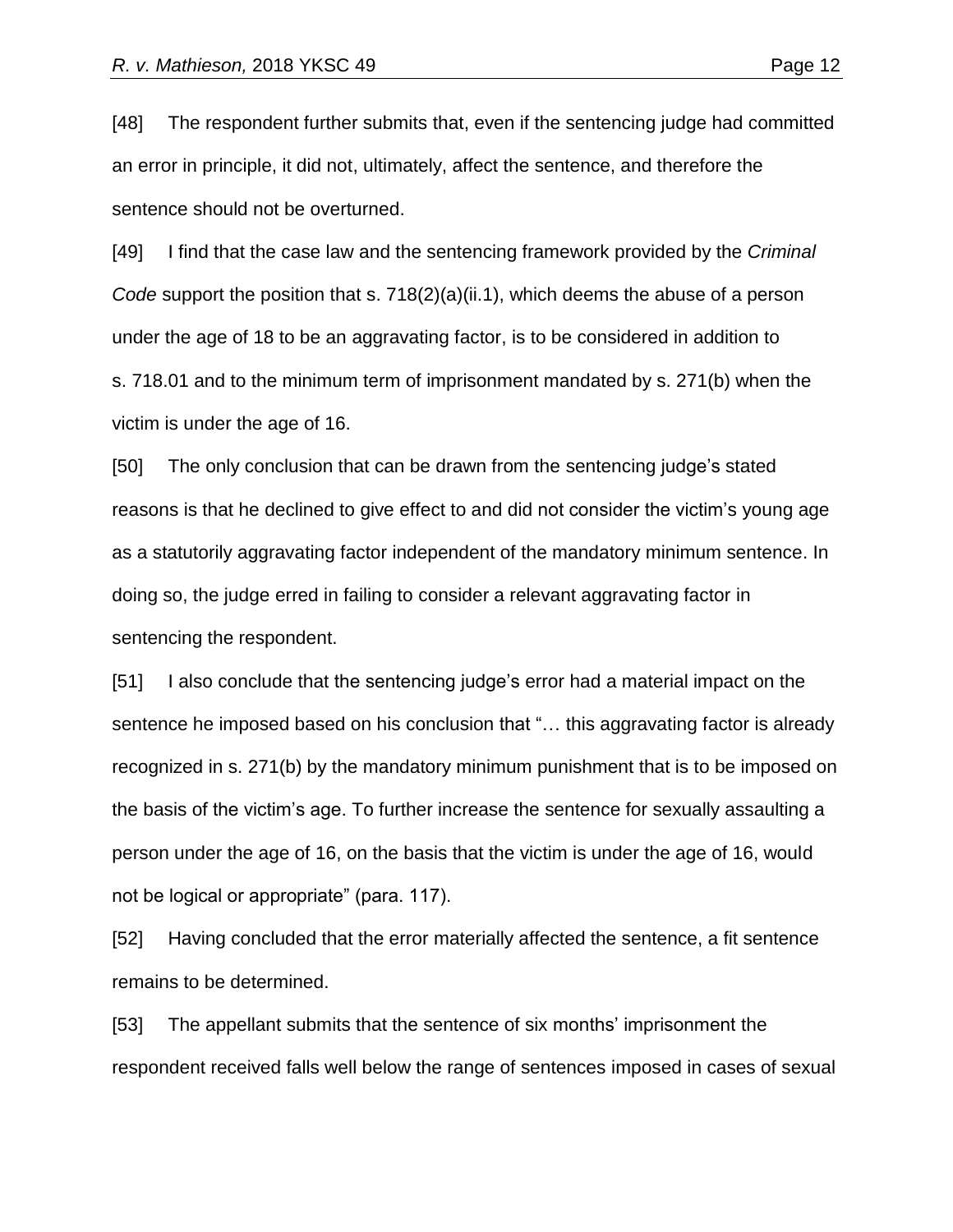assault involving sexual intercourse with a victim unable to consent. As the victim in this case was incapable of consenting due to her young age, the appellant submits that the sentencing range ought to be similar to, if not higher than, the sentencing range of 12 to 30 months' imprisonment identified by Justice Gower in *R. v. White*, 2008 YKSC 34, at para. 85, and accepted in *R. v. Rosenthal*, 2015 YKCA 1, for sexual intercourse committed against a sleeping or an unconscious victim. The appellant submits that a sentence of 12 months' imprisonment is fit in the circumstances. The appellant does not challenge the 15 months' probation order also imposed on the respondent in this matter. [54] The appellant relies on the decision of the Court of Appeal of Saskatchewan in *R. v. Revet*, 2010 SKCA 71 (followed by *R. v. Whiting*, 2013 SKCA 101), in support of its position that this Court should adopt the sentencing range identified in *White*. [55] In *Revet*, the majority upheld a sentence of three years' imprisonment imposed on a 39-year-old male who pleaded guilty to an offence of sexual assault on a 14-yearold girl contrary to s. 271(1)(a) of the *Criminal Code*. The majority concluded that the three years starting point identified for sexual assaults against victims who are incapable of consenting due to being under the influence of alcohol and/or drugs or being asleep was also applicable to cases where the victim is incapable of consenting due to his or her young age (para. 25). The majority also expressed the view that: "Sexual assaults upon children are at least as high in terms of gravity, if not higher, than sexual assaults upon adult persons" (para. 26). In that case, neither Crown nor defence was able to provide the Court of Appeal with precedents from Saskatchewan involving

similar circumstances (para. 16).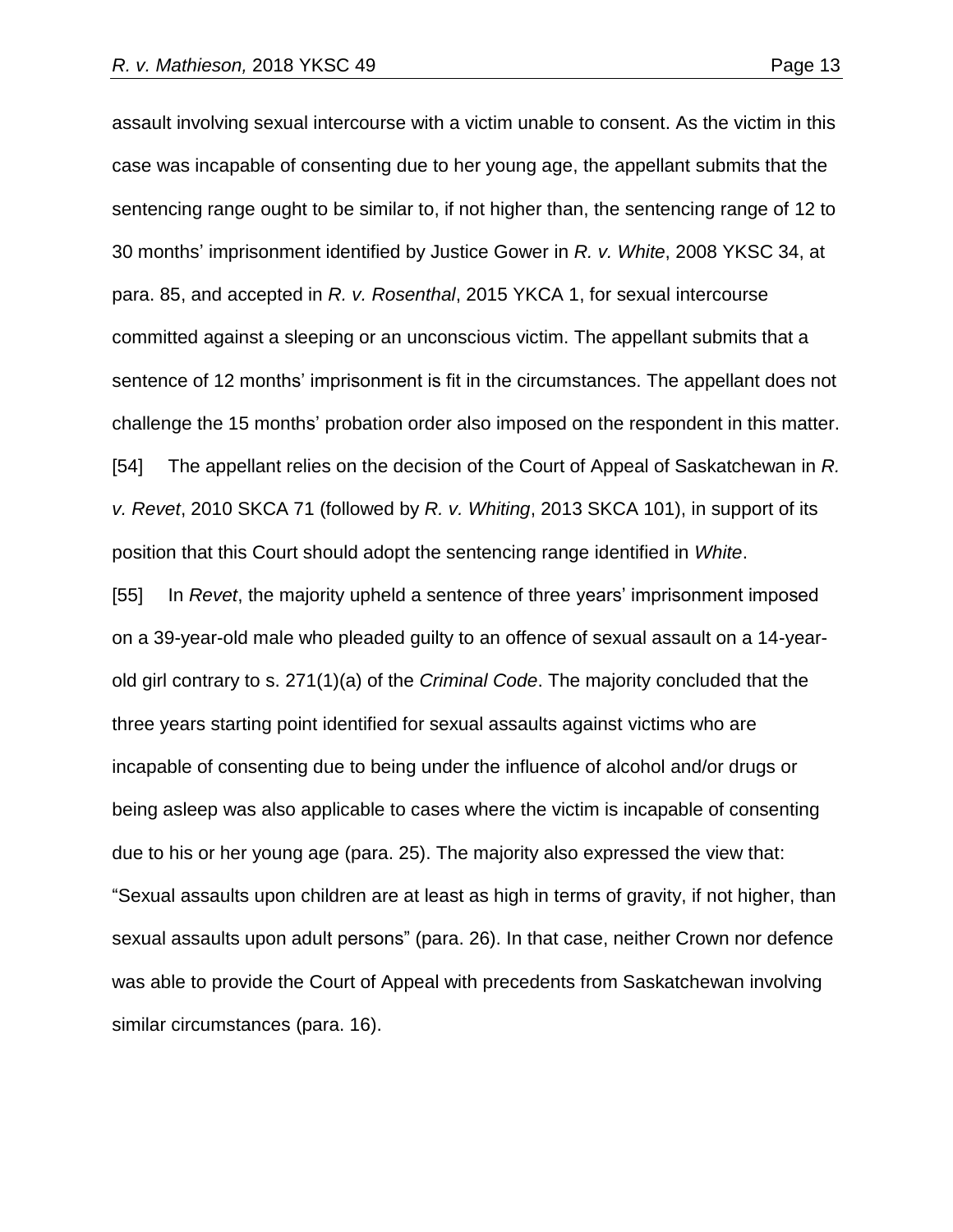[56] I recognize that there may be a certain logic in adopting the sentencing range for

sexual assaults committed on sleeping or unconscious victims who are incapable of

consenting when considering cases of sexual assaults against victims who are

incapable of consenting because of their young age.

[57] However, I am not inclined to adopt this approach. Sentencing ranges are not

"hard and fast" rules. They are only tools amongst others developed by the courts to

provide guidance to sentencing judges in the exercise of their discretion. (*Lacasse*,

*supra*, at para. 69).

[58] Justice Wagner, as he then was, described sentencing ranges as follows in *Lacasse*, *supra*, at para. 57*:*

> … Where sentencing ranges are concerned, although they are used mainly to ensure the parity of sentences, they reflect all the principles and objectives of sentencing. Sentencing ranges are nothing more than summaries of the minimum and maximum sentences imposed in the past, which serve in any given case as guides for the application of all relevant principles and objectives. However, they should not be considered "averages", let alone straitjackets, but should instead be seen as historical portraits for the use of sentencing judges, who must still exercise their discretion in each case. …

[59] Simply transposing a sentencing range arising from one general set of

circumstances to another general set of circumstances, albeit where similarities exist,

would not achieve, in my view, what sentencing ranges were developed for, namely to

provide a description or an overview of the minimum and maximum sentences imposed

by the courts for similar offences committed in similar circumstances.

[60] Also, unlike the situation in *Revet*, this is not a case where sentencing

precedents are unavailable.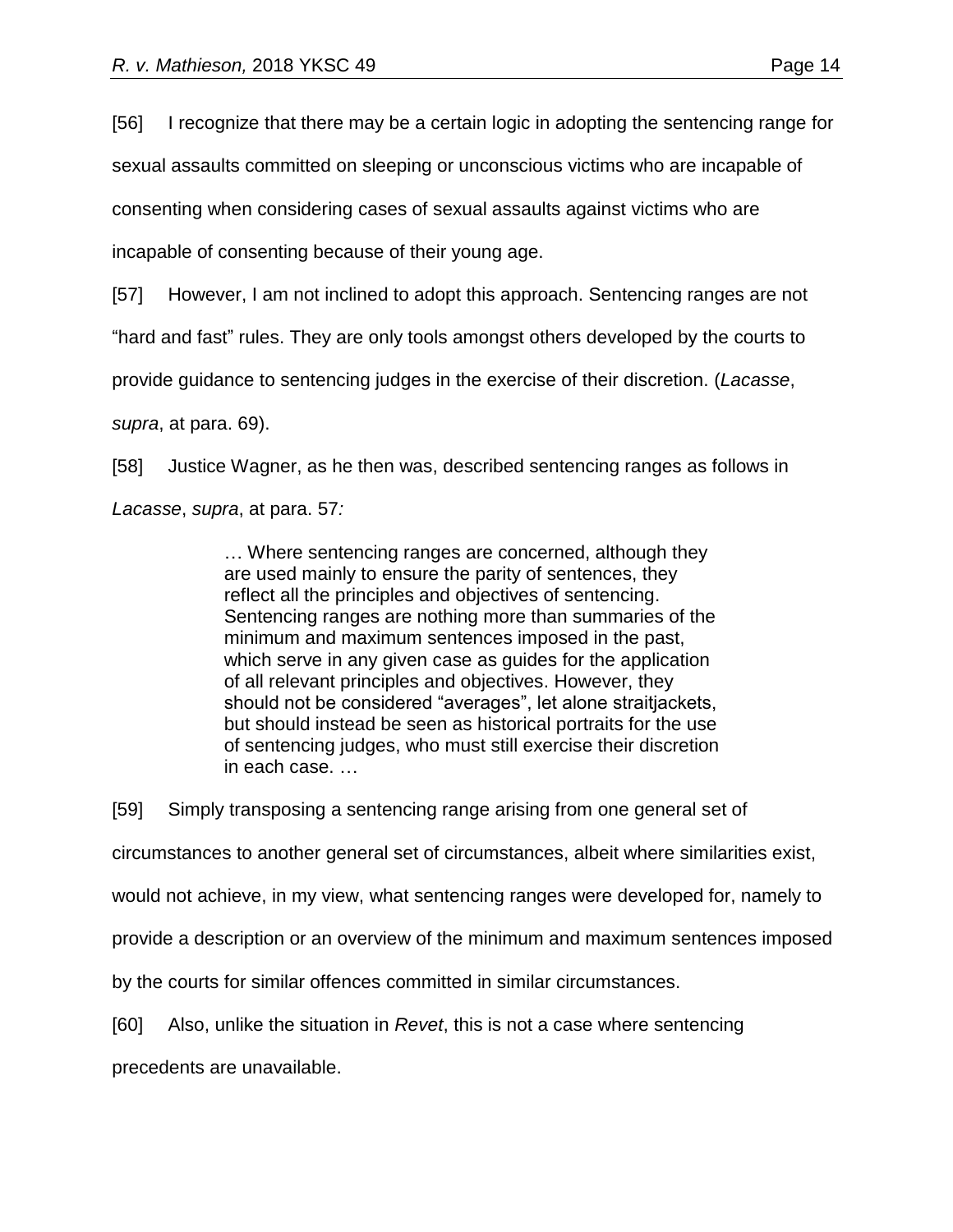[61] Furthermore, in my view, a review of the sentences involving cases where an adult had sexual intercourse with a person under the age of 16 would result in a very broad range. Sentences for sexual assaults involving children and/or teenagers vary widely depending on factors such as the age of the victim, the nature of the relationship between the victim and the accused, and the circumstances surrounding the commission of the offence.

[62] I do not find it necessary, for the purpose of this appeal, to engage in such a wide review. I will therefore limit my review of the case law to sentences imposed in cases comparable to the one before me.

[63] The appellant relies on a number of precedents from Alberta, Saskatchewan and the Northwest Territories where sentences from 14 months to three years' imprisonment were imposed for offences of sexual assault or sexual interference committed in somewhat similar circumstances to the case at bar. In these jurisdictions, sentencing is guided by the use of starting points and categories of offences, such as "major sexual assault". However, Yukon does not subscribe to the starting point approach (*R. v. D.B.S.*, *supra*, at para. 29) nor does it subscribe to the use of categories of sexual assault or sexual interference in sentencing. These decisions, while still informative with regard to factors and principles applicable to sentencing, are therefore of less relevance in determining a fit sentence for the respondent.

[64] The appellant also filed two decisions from Yukon and one decision from Ontario in support of its position in this appeal.

[65] In *R. v. Menicoche*, *supra*, the Court of Appeal for Yukon reduced a sentence of 23 months' imprisonment to 17 months for a 26-year-old male offender for the sexual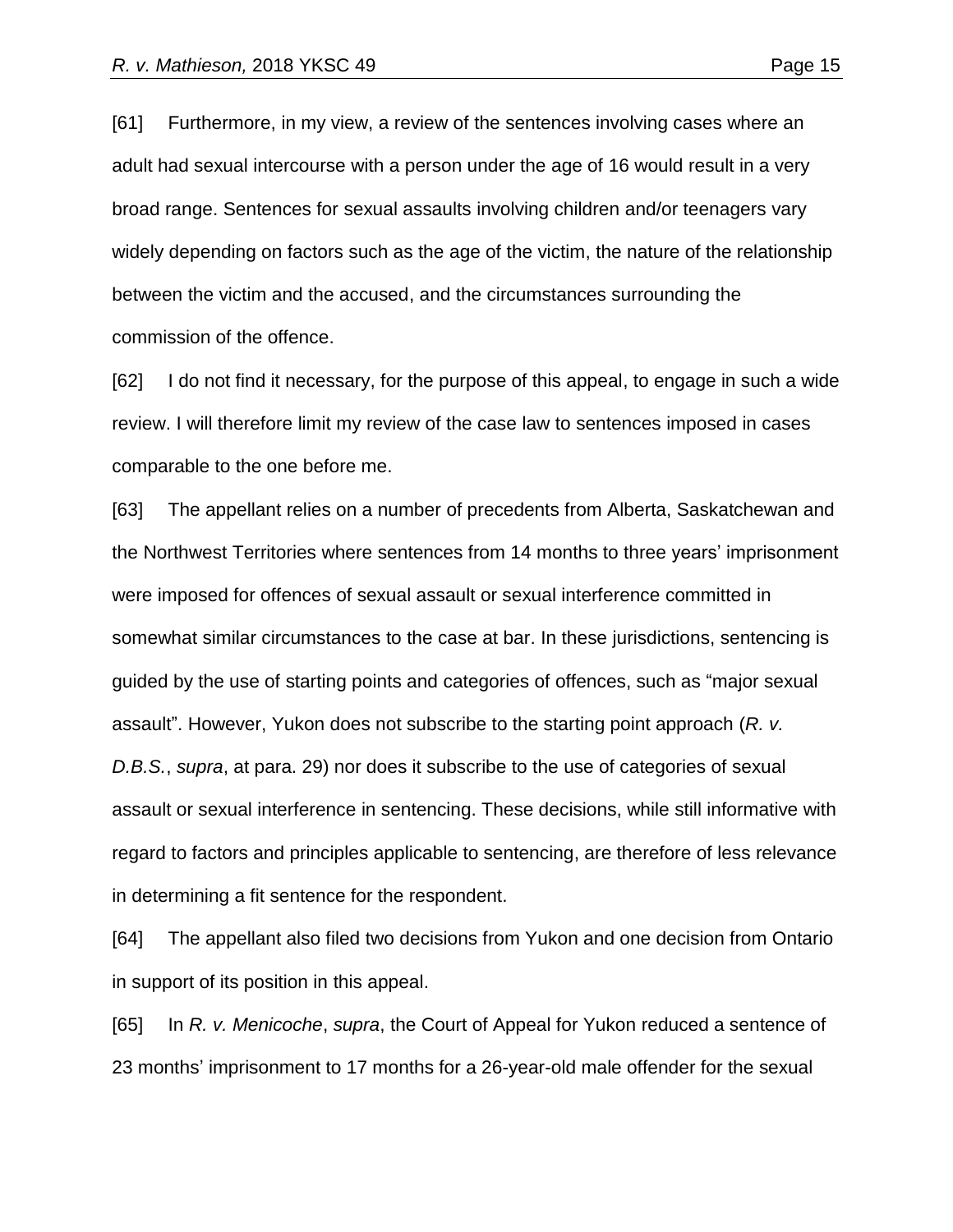assault of a 15-year-old victim. The sexual assault consisted of one instance of unprotected anal intercourse with the victim while she was sleeping at the offender's home. The victim woke up while being assaulted. She elbowed the offender away and told him to stop, which he did. The Court of Appeal agreed that the 12 to 30 months' sentencing range established in *White* was applicable as the victim was asleep when the offender sexually assaulted her. The aggravating factors were the age difference between the offender and the victim, the fact that the offender had supplied alcohol to the victim, the negative impact on the victim, the serious and invasive nature of the sexual assault and the fact that it was unprotected, thus putting the victim at risk to contracting a sexually transmitted disease. The mitigating factors were the minor criminal record, the fact that the offender was an Aboriginal person with compelling *Gladue* factors, and his positive future prospects.

[66] In *R. v. Quintal*, 2016 YKTC 46, an 18-year-old offender was sentenced to 10 months' imprisonment less 11 days of pre-sentence custody followed by a two-year probation order. The offender and the victim were both attending the same school at the time of the offence. The victim was 13 years old. The sexual assault took place in the vehicle of the offender. The offender put his hand on the victim's leg who was too scared to say anything. The offender removed the victim's pants and had vaginal intercourse with her. The aggravating circumstances were the serious invasive nature of the offence and the negative impact on the victim. The mitigating factors were the early guilty plea, the offender's remorse, the fact that he was a young adult of prior good character who had been a productive member of society, and his low risk to reoffend. The offender was a young Aboriginal man and the judge took into consideration the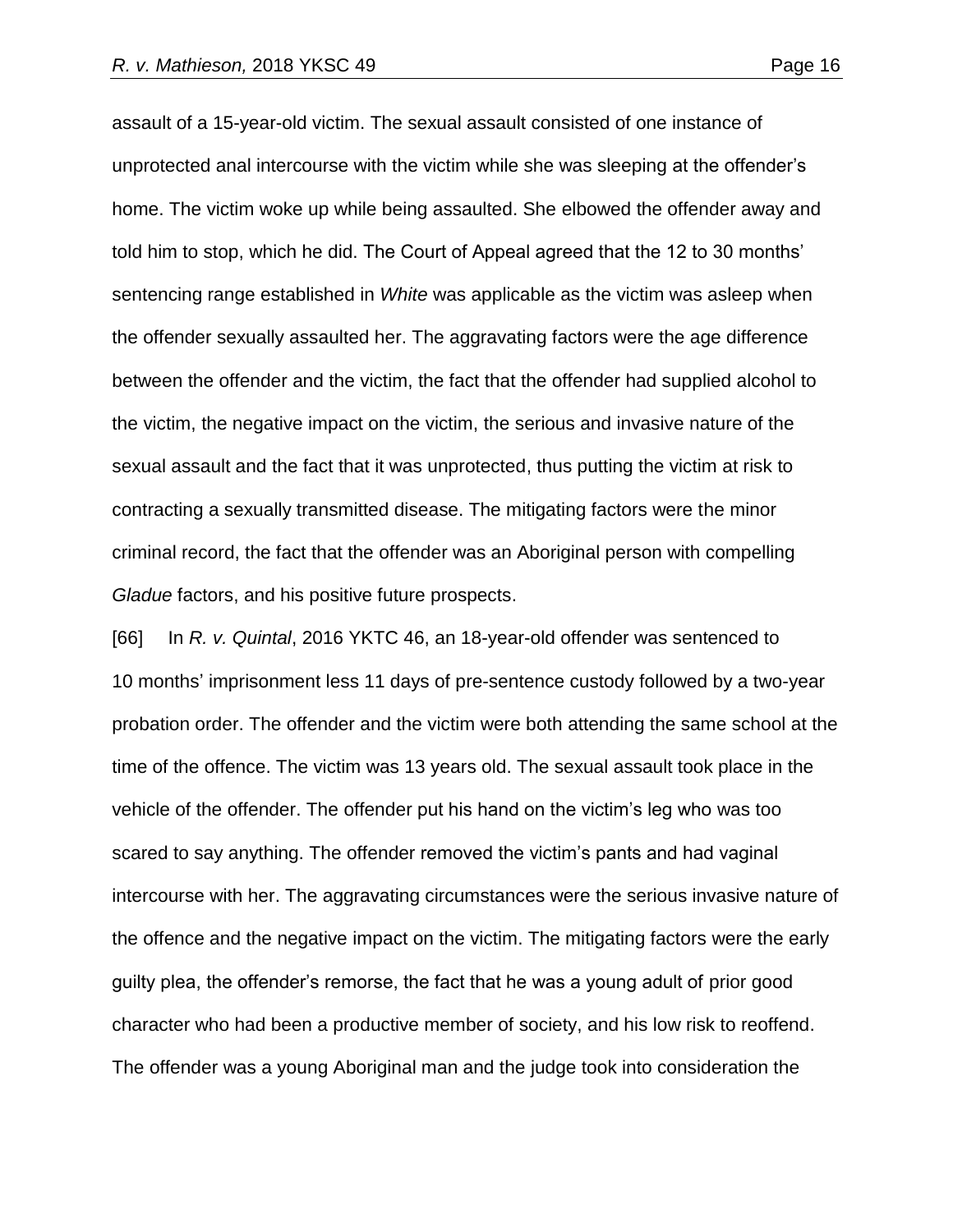presence of *Gladue* factors. The sentencing judge noted that the range of sentence was arguably 12 months' imprisonment and upward (para. 30).

[67] In *R. v. Hussein*, 2017 ONSC 4202, the offender was found guilty after trial of sexual assault, sexual interference and sexual touching on a 13-year-old victim. The offender was 27 years old at the time of the offence. The charges of sexual assault and sexual touching were judicially stayed pursuant to the rule against multiple convictions stated in *R. v. Kienapple*, [1975] 1 S.C.R. 729. The sentencing judge imposed a sentence of 15 months' imprisonment followed by a two-year probation order. The offender and the victim became friends. They met three or four times and exchanged text messages of a sexual nature. The victim invited the offender to her home while her mother was away. He brought a bottle of beer that they drank together. The offence involved sexual touching as well as protected vaginal intercourse. The event was interrupted when the victim's mother came home early and discovered the two in the bedroom. The judge concluded that the offender and the victim were in some sort of a relationship. The aggravating factors were the nature of the sexual assault on a 13 year-old girl, and the fact that the offence took place after the offender had been made aware of the victim's age. The mitigating factors were the absence of criminal record, the fact that it was a single incident that occurred during a short period of time, and the offender's somewhat lesser degree of moral blameworthiness.

[68] In the case at bar, the respondent relies solely on the principles stated in *R. v. Lacasse, supra*, and on the decisions referred to by the sentencing judge in his decision to argue that six months imprisonment is a fit sentence in the circumstances.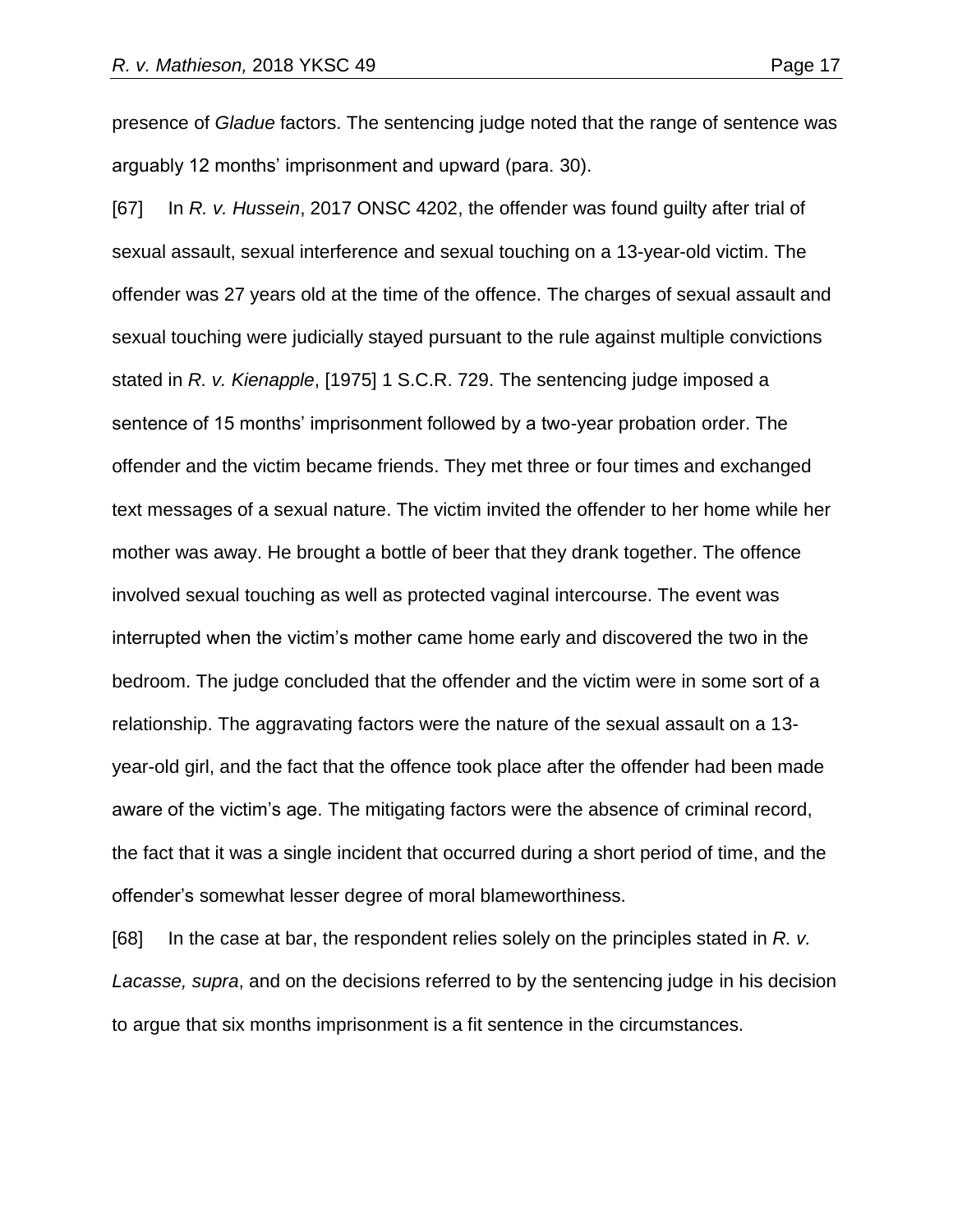[69] The sentencing judge referred to a number of cases in his reasons for sentence. In addition to the Yukon decisions of *R. v. Quintal* and *R. v. Menicoche*, which I have already referred to, the judge considered a number of decisions from British Columbia and Yukon, including the decisions of *R. v. William*, 2014 BCSC 1639 and *R. v. Ross*, unreported, (2017) December 14 of the Yukon Territorial Court.

[70] In *R. v. William*, *supra*, the offender was convicted of sexual interference. He was sentenced to one year of imprisonment followed by three years' probation. The victim was 15 years old. The offender and the victim had been drinking and consuming drugs with others. The offender digitally penetrated the victim and had sexual intercourse with her. The aggravating factors were the negative emotional impact on the victim, the circumstances surrounding the offence which involved full intercourse with a victim who was under the influence of drugs and alcohol, and the fact that the offender had asked a witness to lie in court. The mitigating factors included: the offender's acceptance of responsibility, remorse and his apology to the victim; the absence of a criminal record; the reduced likelihood of reoffending; and the offender's willingness to undertake substance abuse treatment and counselling. The court also took into consideration the fact that the accused was an aboriginal person with *Gladue* factors.

[71] The sentencing judge also considered the decision of *R. v. Ross*, *supra*. As the decision is unreported, I am relying solely on the summary of the decision as outlined by the sentencing judge. In *Ross*, a 25-year-old offender pleaded guilty to a charge of sexual interference on a 15-year-old girl. The victim invited the offender to her home where he performed oral sex on the victim and had sexual intercourse with her. The sentencing judge acceded to the joint submission of Crown and defence of a 90-day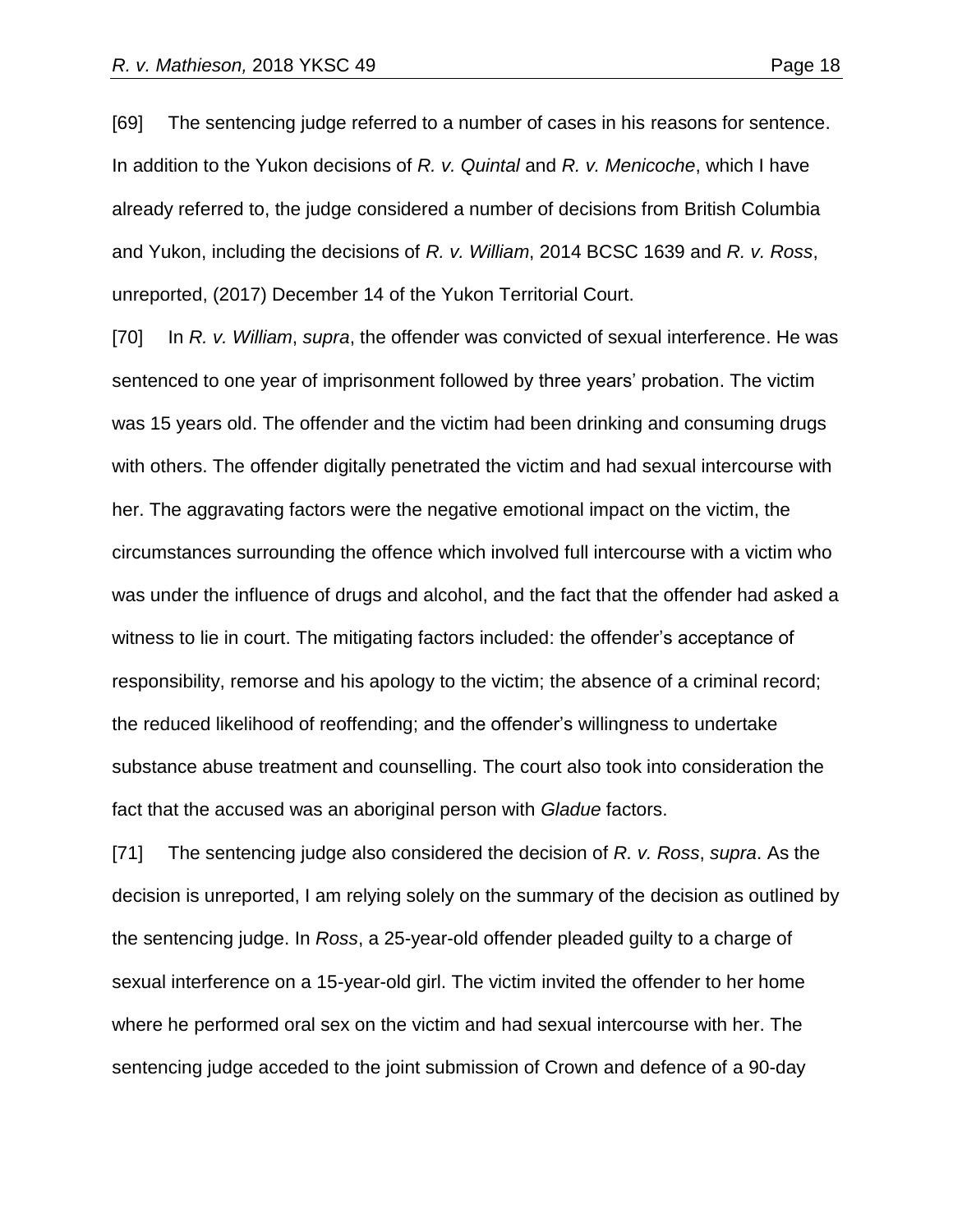intermittent sentence followed by a 90-day period of probation. In doing so, the sentencing judge noted that the joint submission was at the very lowest end of the sentencing range and that if the case was presented as a precedent, its unusual details and circumstances had to be considered. The offender had no criminal record. He was an Aboriginal person with significant *Gladue* factors. The offender became ill as a child, and although he recovered, his illness had a significant negative impact on his learning abilities. Both Crown and defence counsel agreed that although he was 25 years old, his diminished mental capacity effectively lowered his age. At the time of sentencing, the offender, who had abused alcohol in the past, had quit drinking and had obtained fulltime employment. There were also some challenges for the Crown in prosecuting the offence.

[72] In addition to the decisions provided by the appellant and those referred to by the sentencing judge in his reasons for sentence, I have identified a number of relevant sentencing decisions from Yukon and British Columbia. As this matter originated and was waived from British Columbia, precedents emanating from that province should be given consideration in the sentencing process (*R. v. Buy*, 2013 BCCA 168, paras. 14 and 15).

[73] My review includes sentencing precedents for the offence of sexual interference (s. 151 of the *Criminal Code*), as the offences of sexual interference and of sexual assault, when the victim is under the age of consent, carry similar punishments under the *Criminal Code*. This is despite the fact that their mandatory minimum sentence have changed over time and differ when proceeded summarily.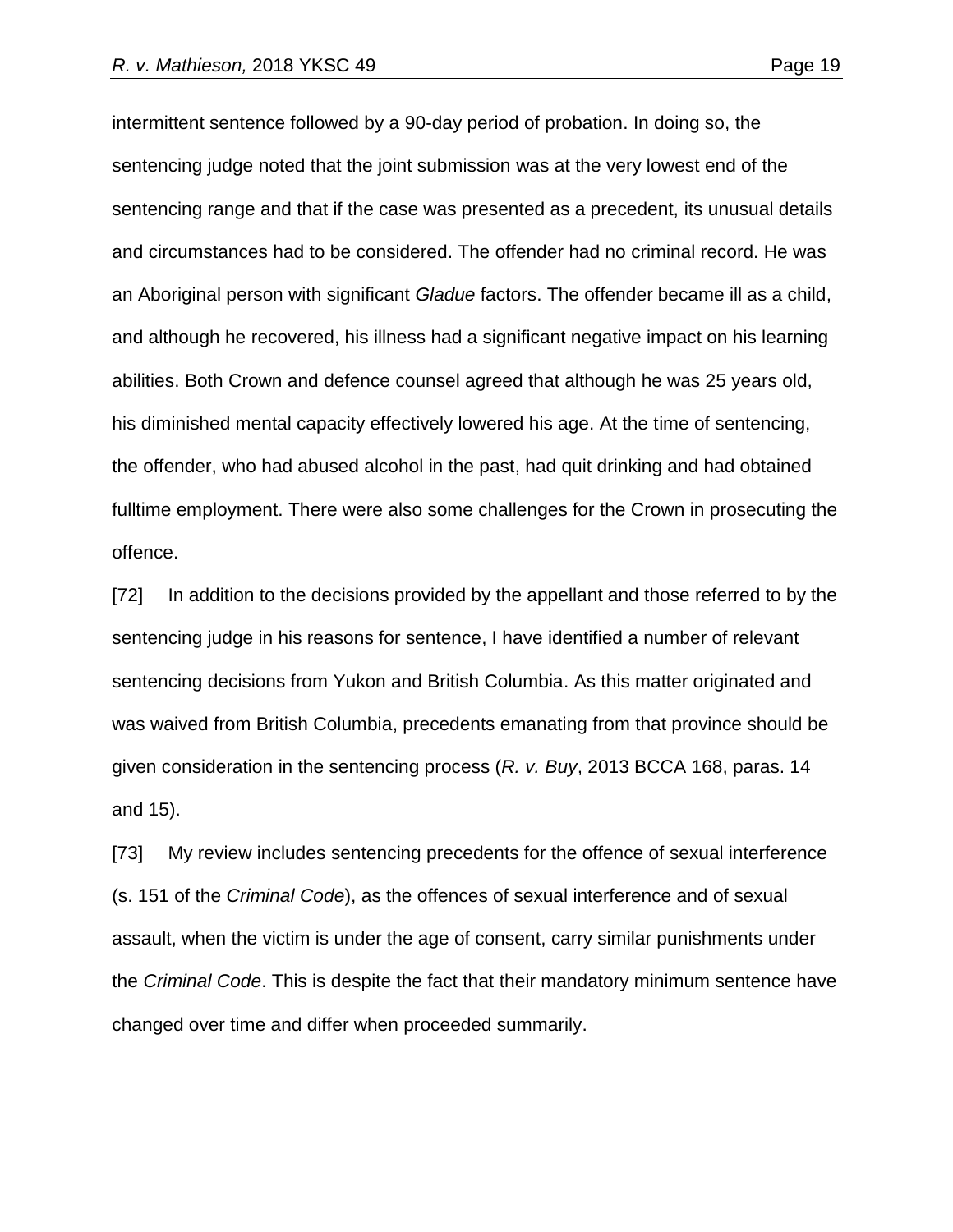[74] In *R. v. Veinotte*, 2016 BCCA 21, the 29-year-old accused pleaded guilty to a charge of sexual assault against a 13-year-old girl. The accused had known the victim and her parents for several years. The girl went to the offender's home. They talked, smoked marihuana and cigarettes, listened to music and watched television together. They had sexual intercourse twice and he also performed oral sex on her. The victim indicated at first that she was feeling really good and that no one had treated her in that way before. She also told the police that she was not frightened by the accused but was scared of losing him as a friend. She did not feel angry but was disappointed. The accused expressed remorse to the victim's family shortly after the incident and gave a statement to the police in which he admitted the circumstances of the offence. The offender's parents were both of Mi'kmaq descent. *Gladue* factors were present. The offender had been molested by another male when he was 11 years old. The offender had a significant substance abuse problem. However, he ceased consuming drugs and alcohol after the offence and had been substance free for almost a year at the time of sentencing. He had a prior but unrelated criminal record. At sentencing, the judge expressed his frustration with the Crown for proceeding by indictment and imposed the minimum sentence of one year imprisonment followed by a one year probation order. In upholding the sentence, the Court of Appeal of British Columbia stated:

> [29] As the majority in *Lacasse* stated, the cardinal principal is proportionality. It is self-evident from the review of the record in this case that this offence is very serious in that it involved an intrusive but non-violent sexual assault of a 13 year-old girl. No one would suggest that it is not serious or that Parliament's intention in mandating a minimum sentence in a crime against a child should be minimized.

> [30] However, it is also self-evident that Mr. Veinotte had an exceedingly deprived childhood marred by his own alcohol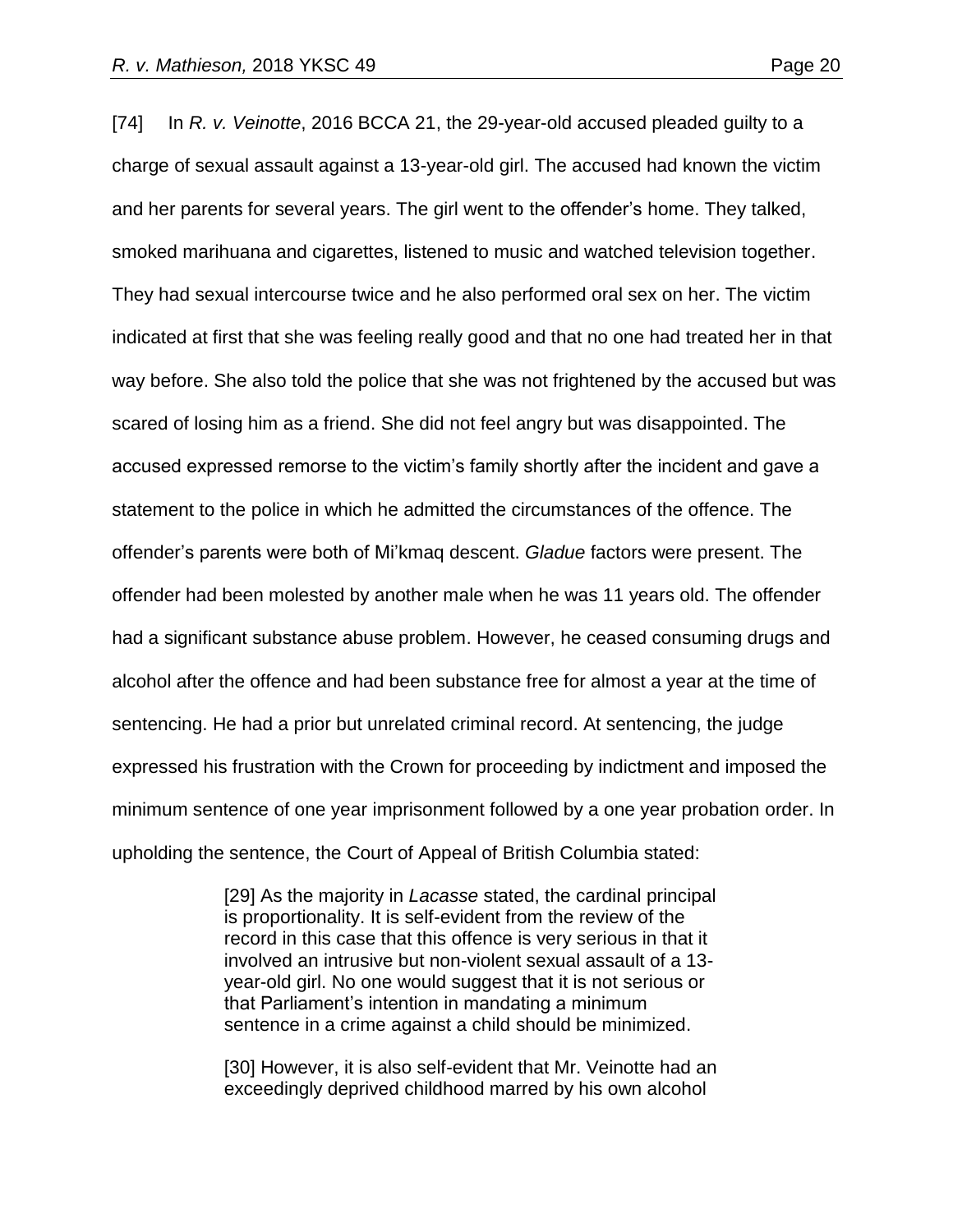addiction and drug use. He expressed his remorse at an early opportunity and pleaded guilty before trial. He has embarked on a rehabilitation with remarkable success given a history of addiction that appears to have span more than half his life.

[75] In *R. v. Butler*, 2014 YKTC 67, the accused pleaded guilty on the day of the trial to one count of sexual interference. The 23-year-old accused invited a 14-year-old girl and her 15-year-old cousin to his apartment where he offered them cocaine. The offender had sexual intercourse twice with the 14-year-old victim that night. The offender then had sexual intercourse with the victim on a few occasions over the next few months. The offender also had sexual intercourse with the victim after being arrested for sexual interference and while on a recognizance with a no contact provision. The aggravating factors included: a prior criminal record with a prior conviction for sexual interference; the offender was on a recognizance with a condition to have no contact with the victim when the last sexual encounter occurred; he had been given clear notice that the victim was underage; he had little real remorse and a tendency to blame the victim; his negative progress report from the sex offender treatment program; and his limited rehabilitative prospects. The mitigating factors were: the guilty plea, the fact that the offender had been the victim of a similar offence when he was 14; his full-time employment; and the support he had from his family and his spouse. The offender was sentenced to 15 months' imprisonment followed by two years of probation.

[76] In *R. v. Lamb,* 2013 BCCA 372*,* the accused pleaded guilty to one count of sexual interference and one count of sexual luring. The Court of Appeal of British Columbia upheld a sentence of 12 months' imprisonment for sexual interference and 12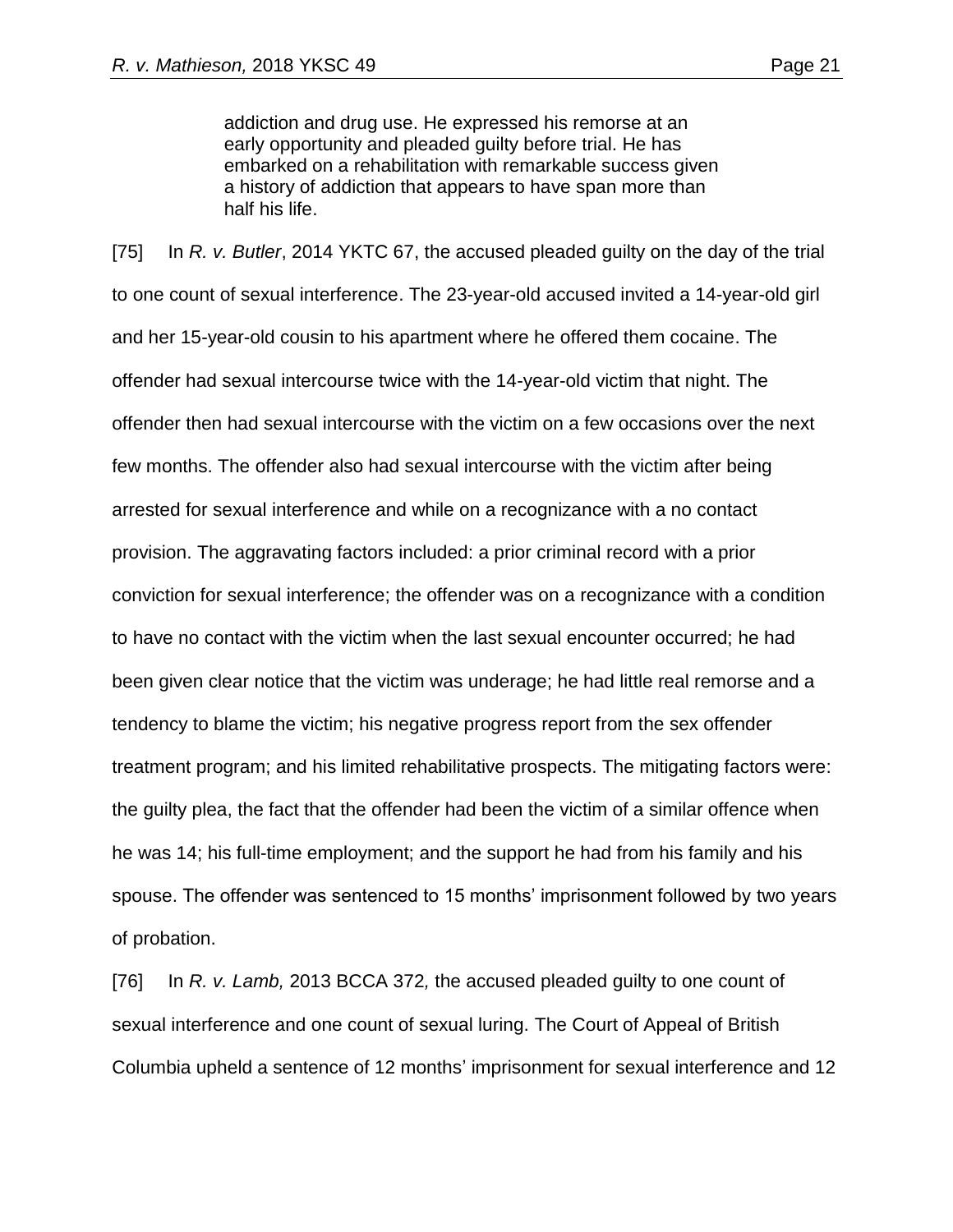months' consecutive for sexual luring (after taking into account six months of presentence custody) followed by three years' probation. The accused was 24 years old and the complainant 15 when the events occurred. The accused met the victim on a bus and they soon began an intimate relationship. The victim told her parents that she was in love with the offender and planned to run away with him when she turned 16. Her father moved her to Mexico in an attempt to separate them. Despite her father moving the victim out of the country, the offender continued to pursue a relationship with her by email. Their exchange of sexual emails made it clear that their relationship had been sexual early on. The father of the victim discovered the emails and complained to the police. The offender had a drug addiction. The mitigating factors were the early guilty plea, the fact that the offender had the support of his family and the positive changes he had made since his arrest. The aggravating factors were the negative pre-sentence report, the offender's high risk to reoffend and the fact that the offence occurred within five or six weeks of his release from jail in respect to an offence of sexual interference against a 15 year old. The judge also considered the offender's lack of insight. Overall the Court of Appeal was not persuaded that the sentence was excessive and unfit. [77] In *R. v. Craig,* 2013 BCSC 2098, the offender was convicted by a jury of sexual assault, sexual interference and communicating with a person under the age of 16 by means of computer for a sexual purpose. The charge of sexual assault was judicially stayed pursuant to the principle stated in *Kienapple*. The offender was 22 years old at the time of the offence and the victim was 13 years old. The offender was sentenced to 15 months' imprisonment followed by two years' probation. The offender initiated contact with the complainant through a social networking website, after which they met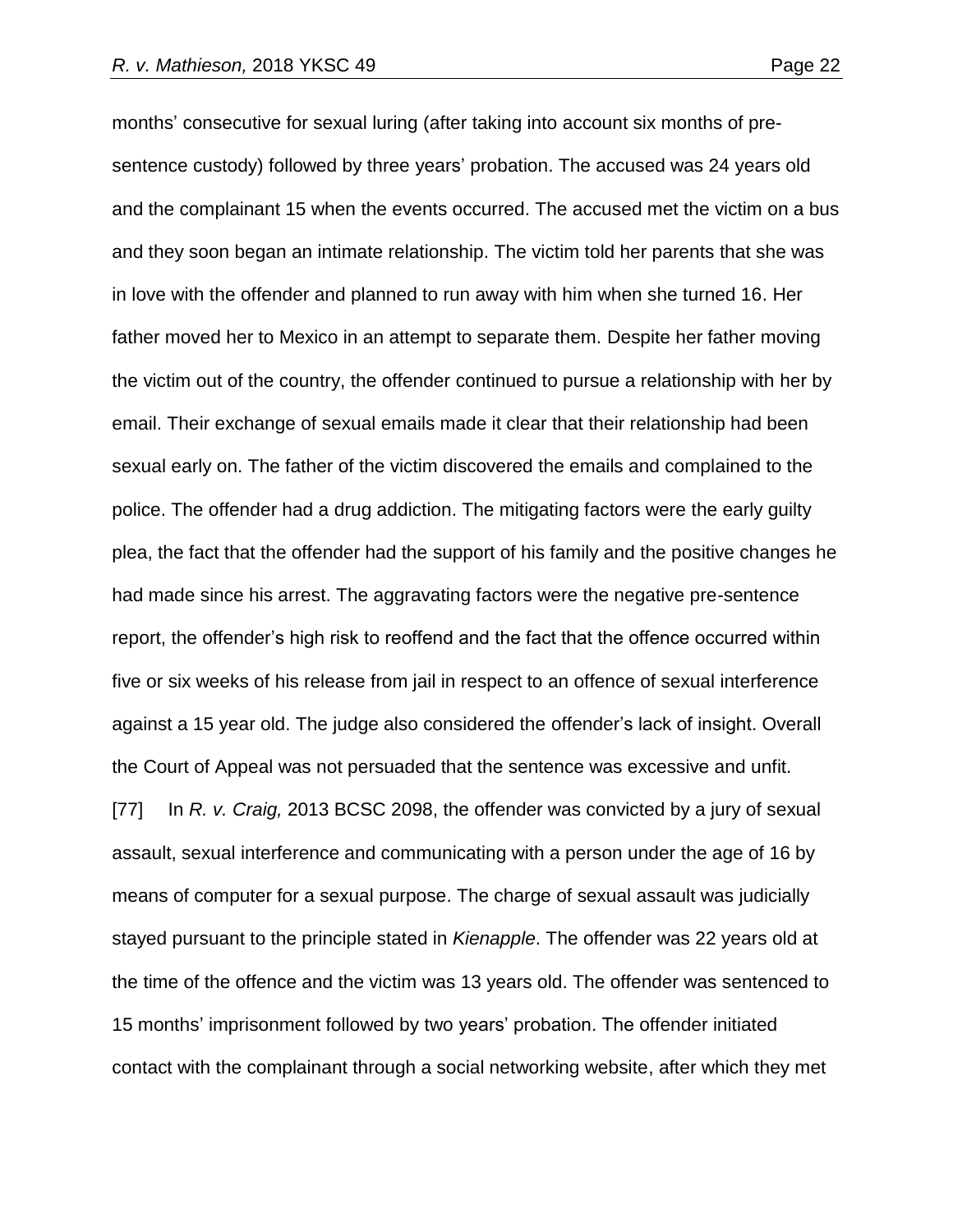on two occasions. On the second occasion the offender had sexual intercourse with the victim. The offender had a serious drinking problem at the time of the events. The aggravating factors included: the age of the victim; the negative impact on the victim; the nature of the offence involving sexual intercourse and the offender's attempt to reinitiate contact with the victim through an alias, after it was clear she no longer wanted to have contact with him. The mitigating factors were the accused relative youth, the absence of a related criminal record, and the steps the offender had already taken towards rehabilitation.

[78] In *R. v. L.P.J.*, 2015 BCPC 298, the offender was found guilty after trial of sexual assault and sexual interference. The charge of sexual assault was stayed pursuant to the *Kienapple* principle. The offender was sentenced to 16 months' imprisonment followed by a probation term of two years. The offender, who was 24 years old at the time, and the victim, who turned 15 around the time the events took place, were friends. The victim was intoxicated when she arrived at the offender's family home with other friends to play video games. After her arrival, she consumed more alcohol with the accused and their friends and became extremely intoxicated. The offender had sexual intercourse with the victim twice that night after the other friends had departed. He later admitted to police that he had had sexual intercourse with the victim on a prior occasion. The offender was a young Aboriginal male. Although both his parents had a drinking problem when he was a young child, they ceased drinking when he was approximately eight years old and their home had been sober, happy and healthy since then. The aggravating factors included: the age of the victim; the fact that the offender had sexual intercourse on two different occasions with her; the invasive nature of the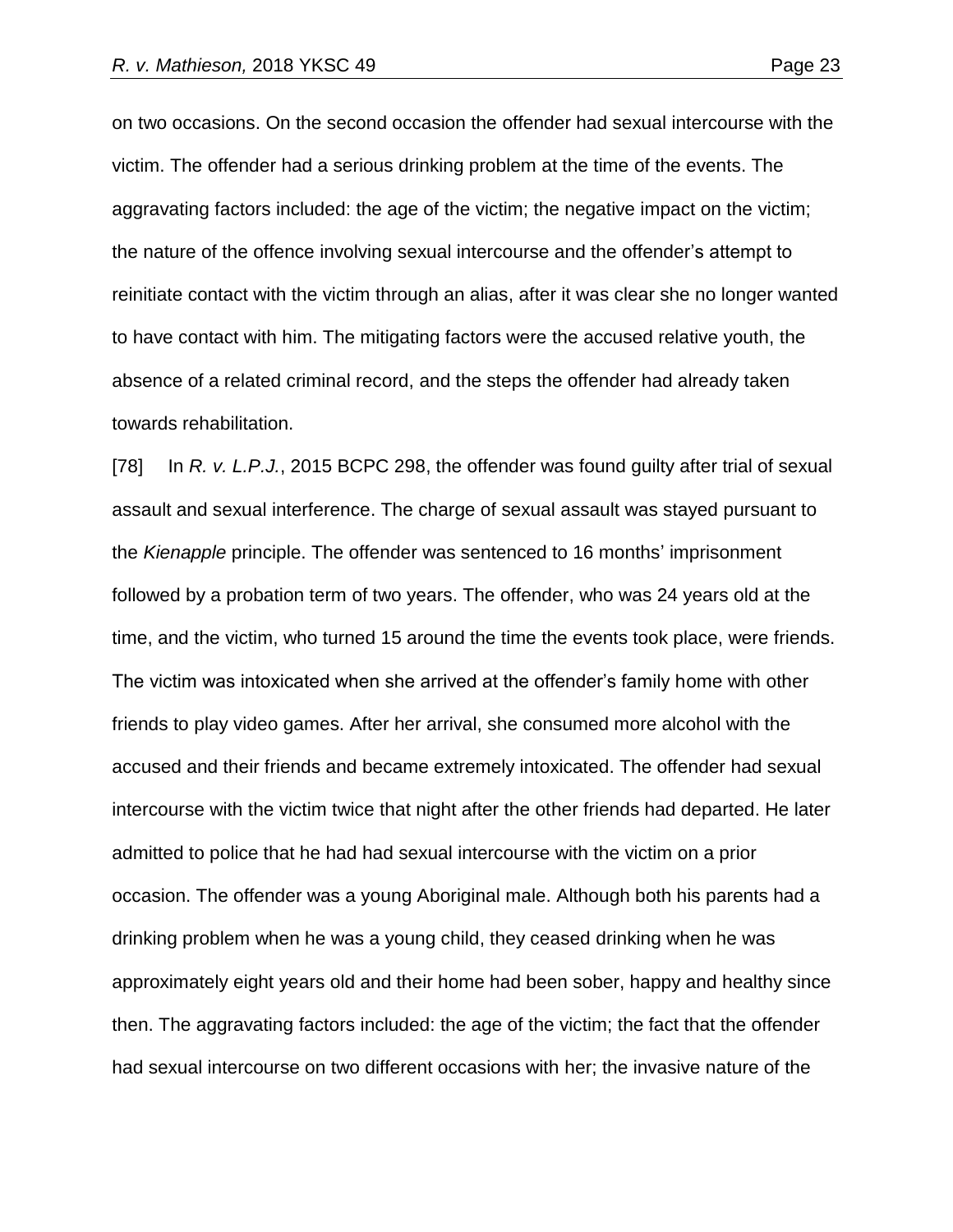offence; the vulnerability of the victim due to her consumption of alcohol; and the offender's lack of insight. The mitigating factors were the absence of a criminal record and the fact that the offender was gainfully employed and was of previously good character.

[79] In *R. v. Lowney*, 2015 BCSC 1721, the offender pleaded guilty to two charges of sexual interference, one charge of possession of marihuana for the purpose of trafficking and one charge of failing to comply with a recognizance. The Crown proceeded by indictment. The offender who had 22 days of pre-sentence custody, was sentenced to 15 months' imprisonment and 14 months' concurrent on the two charges of sexual interference followed by a two years' probation order. The offender, who was 21 years old at the time, engaged in sexual activities with two 15-year-old girls. He had met the first complainant online and engaged in sexually explicit communications with her. They met on four occasions. On two of the occasions the accused paid the victim to perform fellatio on him and to video record their sexual activities. The offender also had vaginal intercourse with the victim on one occasion and anal intercourse on one occasion. The offender's girlfriend found the videos in question and posted some images on Facebook. The offender denied any knowledge or participation in the Facebook posts. The parents of the victim became aware of this and contacted the police who conducted a search of the accused's apartment. They found marihuana and another video recording of the offender having vaginal intercourse, on one occasion, with another 15-year-old girl. The video also showed her performing fellatio on him. The aggravating factors were: the number of victims; the fact that the offender provided money to one of the victim to engage in sexual activity; the nature of the sexual conduct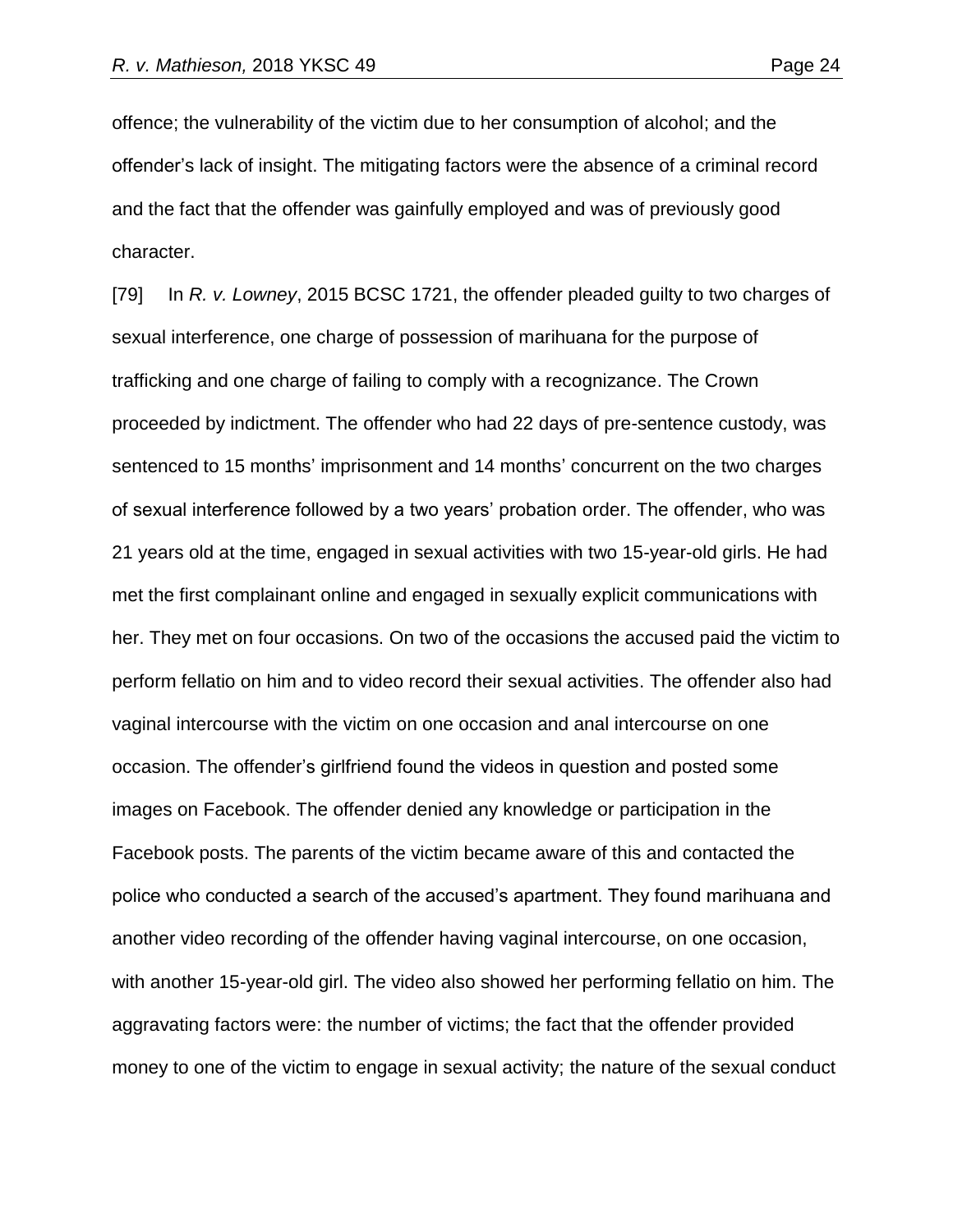including vaginal and anal intercourse as well as fellatio; and the video recording of the sexual activities. The court also considered the age of the victims as a mandatory aggravating factor. The mitigating factors were the offender's young age, the absence of a criminal record and the guilty plea prior to trial. The sentencing judge also took into consideration that the accused was remorseful, had taken steps towards rehabilitation and had a supportive family.

[80] Finally, in *R. v. Louie*, 2014 BCSC 552, the offender pleaded guilty to one count of sexual interference after the victim had testified at the preliminary inquiry. The Crown proceeded by indictment. The accused, a 32-year-old male, was sentenced to 18 months' imprisonment followed by three years' probation for having sexual intercourse on at least three occasions, over a number of days with a 14-year-old girl. The acts of sexual intercourse took place after the offender and the victim had consumed a considerable quantity of alcohol supplied by the offender. The incidents had a significant negative impact on the victim who thought she was in a romantic relationship with the offender. At some point prior to the preliminary inquiry the offender asked the victim to recant. The aggravating factors were: the age difference, the fact that the sexual assaults occurred on more than one occasion and involved penile penetration with risk of pregnancy, the offender supplied alcohol to the victim, he attempted to convince the victim to recant, and the offender had a prior sexual assault conviction against a 17 year-old victim for which he was on probation when he committed the offence. The mitigating factors were the guilty plea, his acceptance of responsibility for his actions and his remorse. The sentencing judge also took into consideration the fact that the offender was an Aboriginal person with significant *Gladue* factors. The offender had a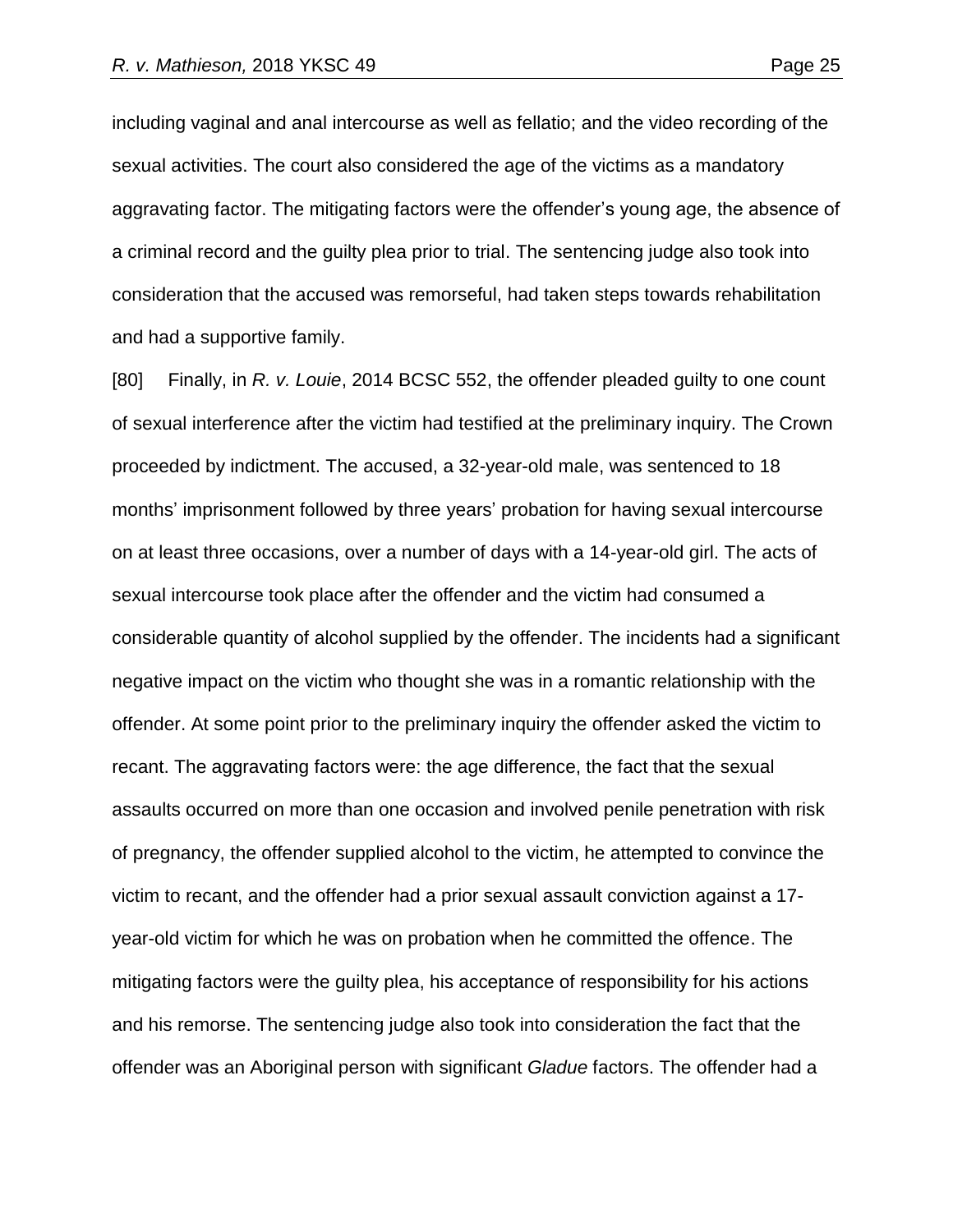longstanding problem with alcohol abuse but had engaged in counselling and had been sober for the two years prior to sentencing. The sentencing judge also noted that the offender had a strong and supportive relationship with his family.

[81] This review of reported sentencing decisions leads me to conclude that in the recent past, courts in Yukon and in British Columbia have generally imposed sentences from 12 to 18 months' imprisonment for offences of sexual assault and/or sexual interference committed in comparable circumstances to the case before me, with the exception of the two Yukon cases mentioned earlier in this decision in which sentences below 12 months were imposed (*R. v. Quintal* and *R. v. Ross* - the latter decision is distinguishable from the case at bar based on the particular circumstances of that case and the comments made by the sentencing judge).

[82] The offence of sexual assault is punishable by a minimum of six months and a maximum of two years less one day of imprisonment when the Crown elects to proceed by summary conviction (s. 271(b) of the *Criminal Code*).

[83] The objectives and principles of sentencing are stated in ss. 718 to 718.2 of the *Criminal Code*. As noted earlier, s. 718.01 provides that denunciation and deterrence are to be given primary consideration in cases such as this one involving the abuse of a person under the age of 18 years old.

[84] This objective, as well as the mandatory minimum sentence provided for sexual assault when the victim is under the age of consent, recognize the importance that our society attaches to the protection of children against abuse. This extends to teenagers who may in certain cases appear mature for their age but who are still in a crucial stage of their physical, emotional and intellectual development, and remain, in many ways,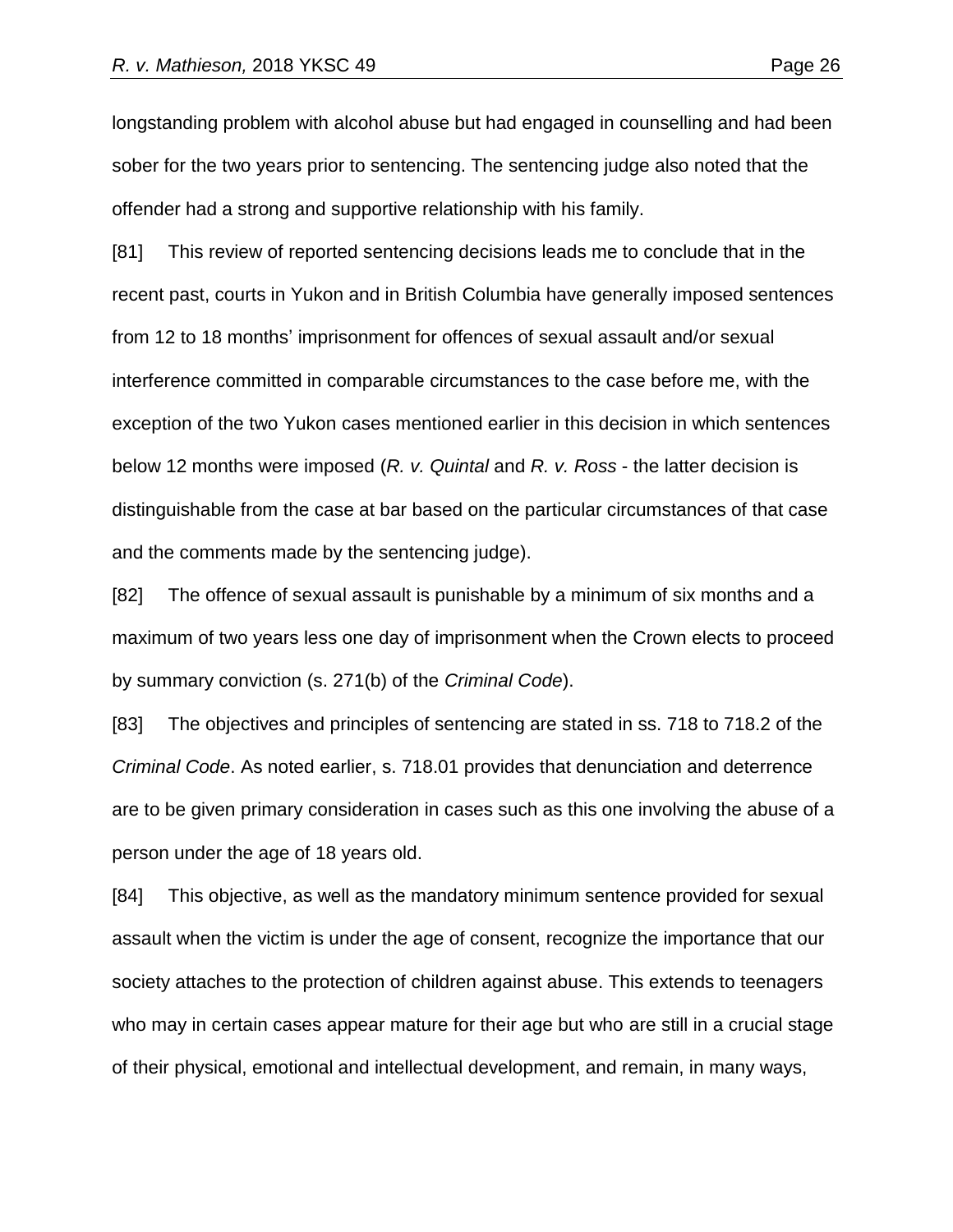vulnerable and in need of protection (See the majority's judgment in *R. v. Hajar*, 2016

ABCA 222, regarding the considerations underlying increasing the age of consent to

sexual acts with adults not within the close-in-age exception).

[85] I concur with Judge Ruddy's statement in *R. v. Butler*, *supra*, at para. 6, with

regard more specifically to matters involving adults engaging in sexual activities with

teenagers:

Ms. K's apparent belief that silence equals consent also underscores the very reason why someone under the age of 16 cannot in law consent to sexual activity with an adult. It is a law which recognizes the particular vulnerability of young persons who, from a developmental perspective, are illequipped to process and to understand the myriad of complex emotions and implications associated with engaging in sexual activity and who are consequently at a higher risk of sexual victimization.

[86] However, even in cases where denunciation and deterrence are of primary

consideration, the principle of proportionality (s. 718.1), which provides that a sentence

must be "proportionate to the gravity of the offence and the degree of responsibility of

the offender", remains central to the determination of a fit sentence. (*Lacasse*, *supra*, at

para.12)

[87] As stated by Justice Wagner, as he then was, in *Lacasse*, *supra*, at para. 53:

… Proportionality is determined both on an individual basis, that is, in relation to the accused him or herself and to the offence committed by the accused, and by comparison with sentences imposed for similar offences committed in similar circumstances. Individualization and parity of sentences must be reconciled for a sentence to be proportionate: s. 718.2(a) and (b) of the *Criminal Code*.

[88] Therefore, the principle of parity of sentences remains secondary to the

fundamental principle of proportionality. (*R. v. Lacasse*, *supra*, at para. 54)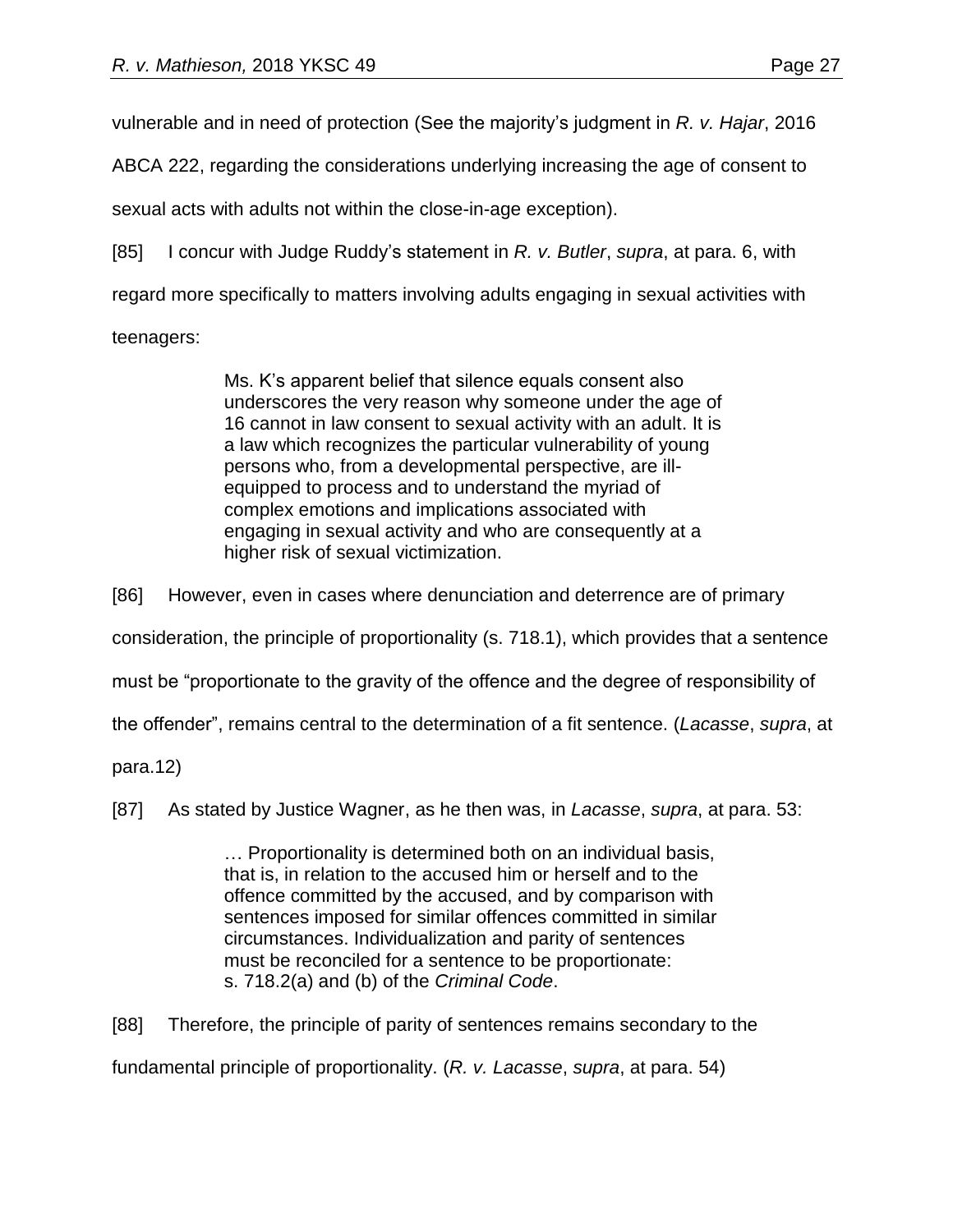[89] Furthermore, while parity is an important consideration, each case presents its unique set of circumstances and factors that may call for a sentence outside of a particular range. Lesser or greater sentences may be appropriate where circumstances warrant. (*R. v. Suter*, *supra*, at para. 4; *R. v. White*, *supra*, at para. 87).

[90] The severity of a sentence depends not only on the seriousness of the offence but also on the moral blameworthiness of the offender and the specific circumstances of each case (*R. v. Lacasse*, *supra*, at para. 12, *R. v. Ipeelee*, *supra*, at para. 38).

[91] The Court must also pay attention to the unique circumstances of Mr. Mathieson as an Aboriginal person who comes before the Court with significant *Gladue* factors.

[92] As stated by the Court of Appeal for Yukon in *R. v. Joe*, *supra*, at para 78, a sentencing judge must take the offender's "Aboriginal heritage into account and give it tangible effect when crafting the sentence."

[93] In determining a fit sentence for Mr. Mathieson, the Court must also give effect to the principles of rehabilitation and restraint.

[94] Turning to the aggravating circumstances of this case, first, it is statutorily aggravating that the offence involved the abuse of a person under the age of 18 (s. 718.2(a)(ii.1)). Second, the respondent failed to report to his bail supervision on nine occasions contrary to his recognizance. As agreed by the parties at sentencing, the facts of the breach should be considered an aggravating circumstance. Third, although there is no evidence that Mr. Mathieson supplied alcohol to S.B., he did consume alcohol with the underage victim prior to the offence. Fourth, the nature of the sexual assault which involved full intercourse with the victim.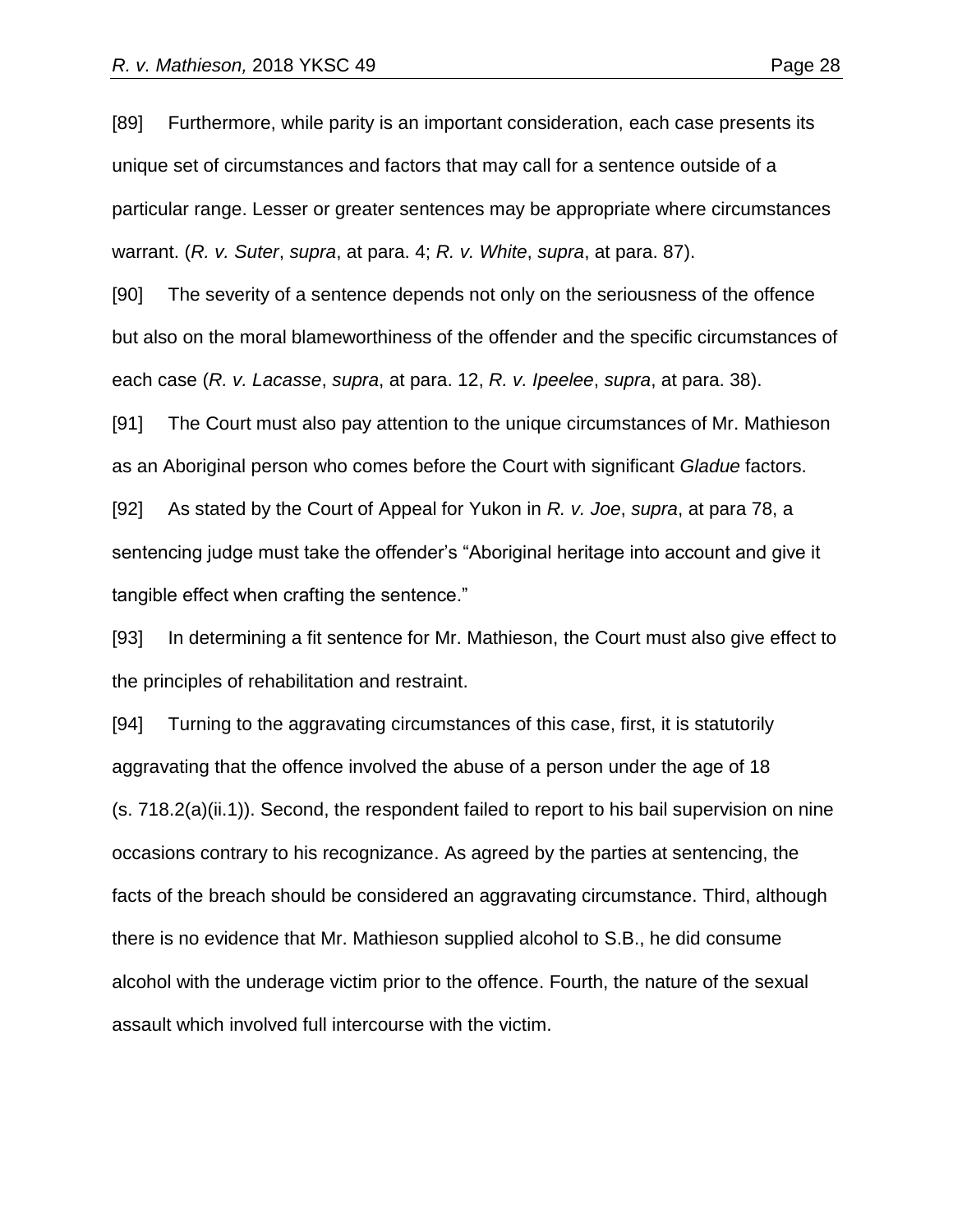[95] I also take into consideration the likelihood of psychological harm to the victim in cases of sexual assaults even though the victim did not file a victim impact statement (*R. v. Rosenthal*, 2015 YKCA 1, at para. 6).

[96] There are, however, a fair number of mitigating circumstances in this matter. First, the fact that Mr. Mathieson waived his matter to the Yukon and entered an early guilty plea, sparing the victim and/or her mother from having to testify in court. Also, Mr. Mathieson is remorseful and possesses insight into how his actions may have impacted the victim and her family.

[97] I also take note of the fact that Mr. Mathieson is still relatively young and that he has a limited but unrelated criminal record.

[98] Further, Mr. Mathieson had a long-standing issue with alcohol and drug abuse going back to his troubled upbringing. However, he abstained from drinking and using drugs for a period of 15 months prior to his sentencing. He completed an intensive fiveweek residential treatment program after his arrest, attended Alcohol and Drug Services for follow up counselling and attended Alcoholics Anonymous regularly. There is also evidence that Mr. Mathieson has taken steps to deal with his mental health issues. [99] The sexual assault of a 14 year-old-girl by the respondent is a serious offence. The fact that, in this case, the victim may have thought Mr. Mathieson was her boyfriend and was said to have *de facto* consented to the sexual acts do not reduce the seriousness of the offence (*R. v. Hajar*, *supra*, at paras. 82 to 103). Also, the fact that no violence beyond the violence inherently associated to the very nature of the offence of sexual assault is not a mitigating factor (*R. v. Hajar*, *supra*, at paras. 112 and 116).